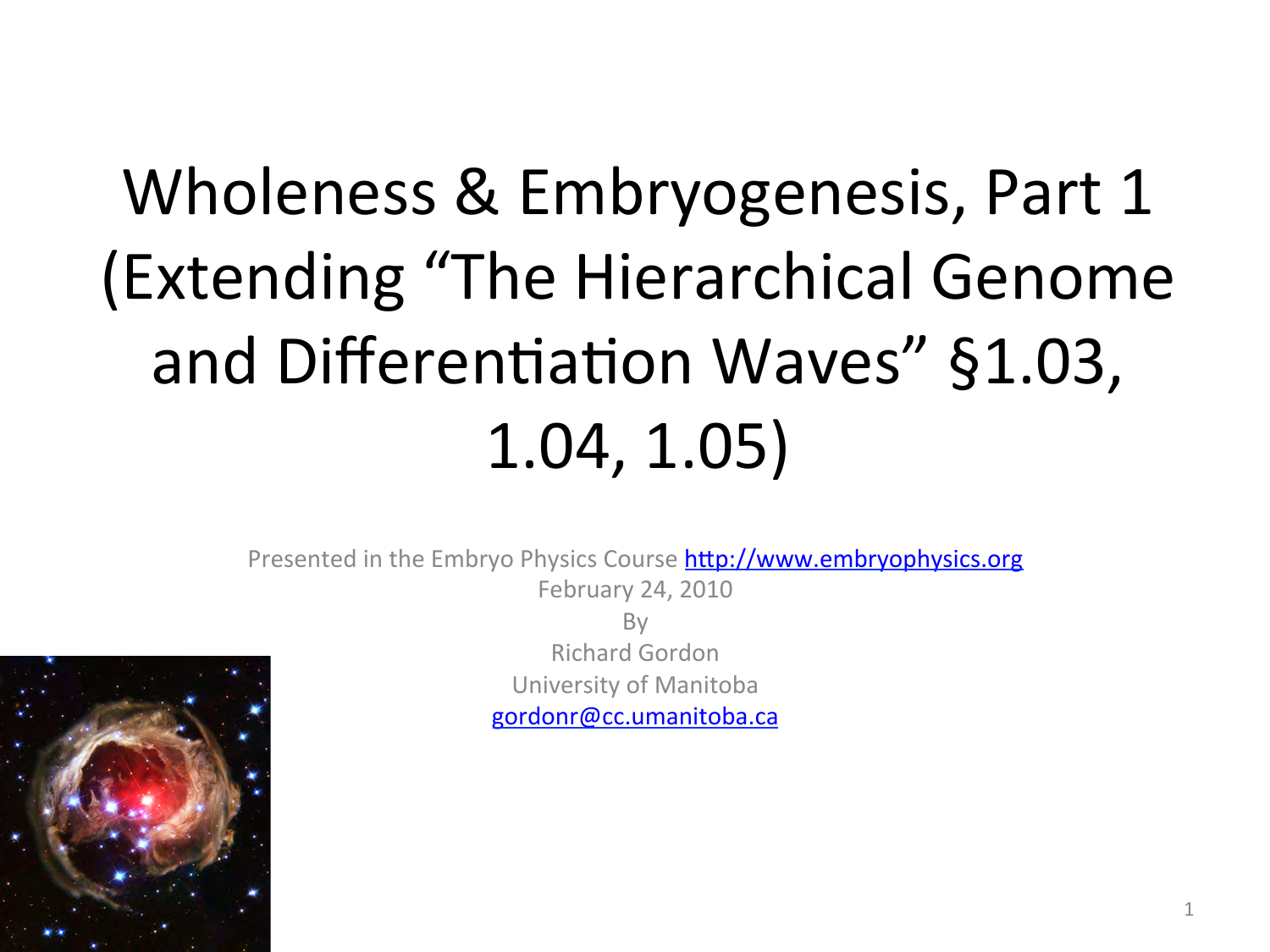## Wholeness in Physics

- Why should we take "wholeness" seriously?
- "Spooky action at a distance" predicted as a disproof of quantum mechanics:
- Einstein, A., B. Podolsky & N. Rosen (1935). Can quantum mechanical description of physical reality be considered complete? *Physical Review 47,* 777-780*.*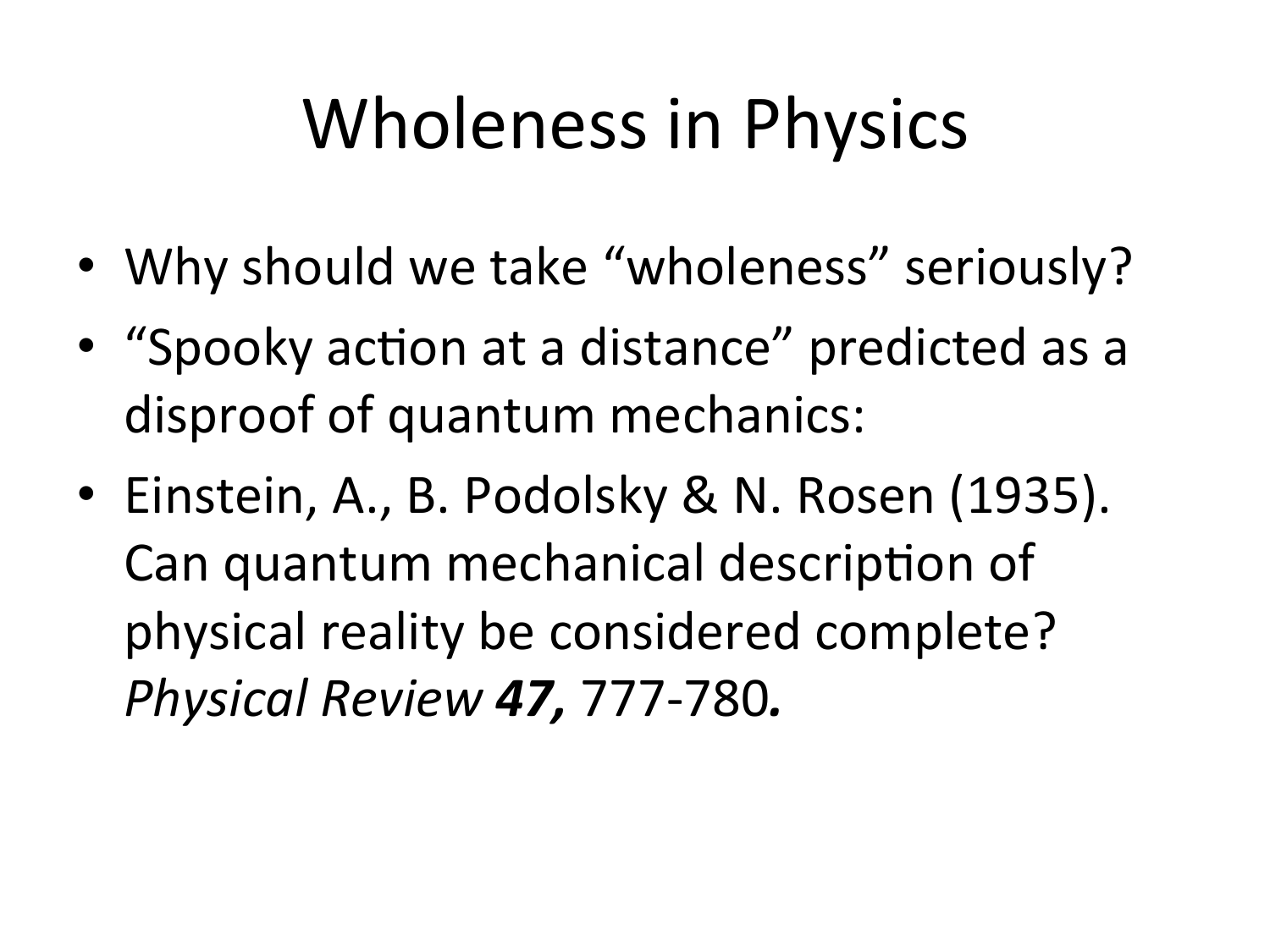### Einstein & Quantum Entanglement

- "Einstein later referred to this as *spukhafte* Fernwirkungen (spooky actions at a distance)"
- Buhrman, H., R. Cleve & W. Van Dam (2001). Quantum entanglement and communication complexity. *SIAM J. Comput.* **30(6)**, 1829-1841*.*
- But there is now plenty of evidence that **quantum entanglement is a reality**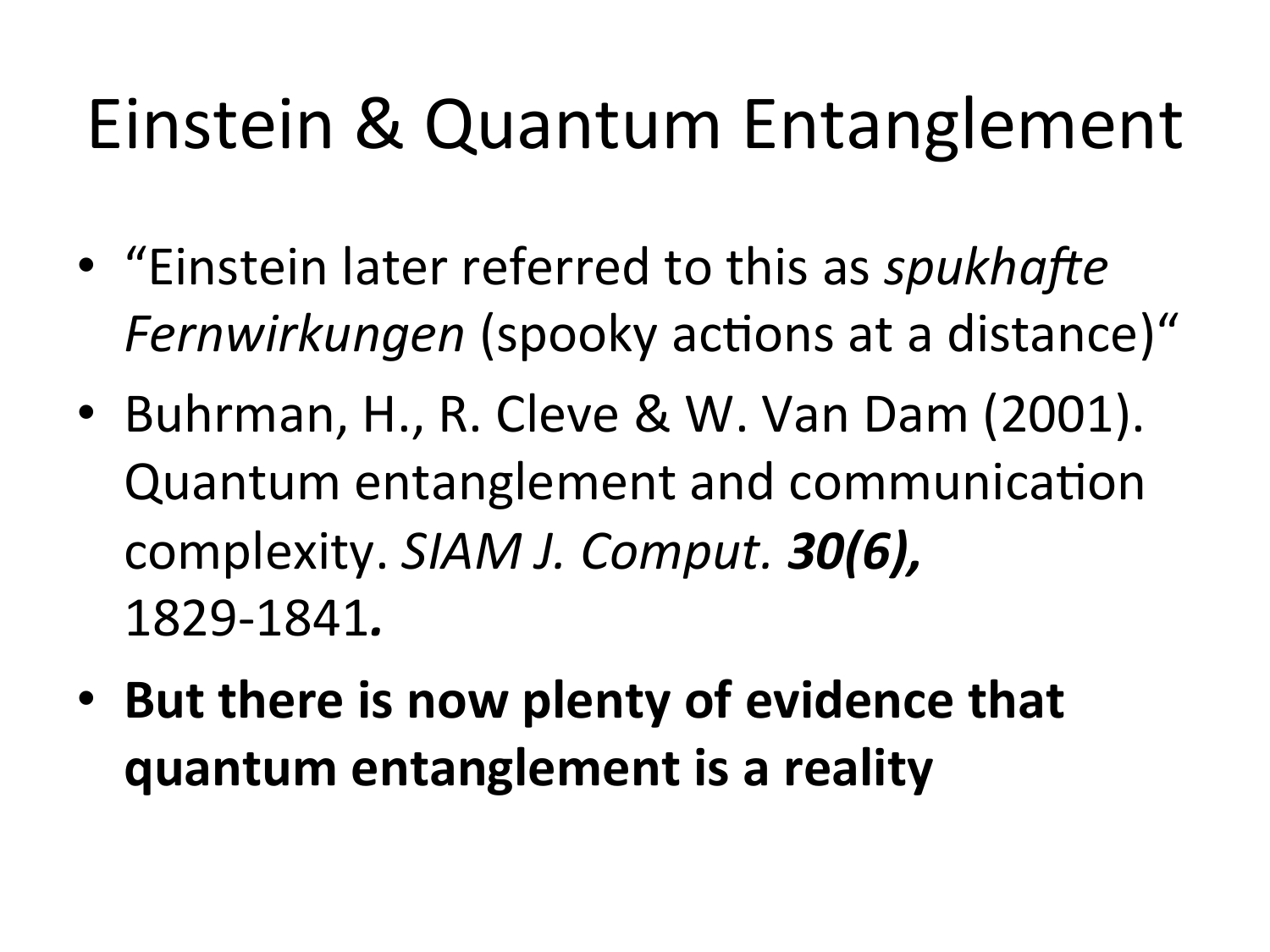### Explanation by Symmetry

http://quantumartandpoetry.blogspot.com/2009/06/quantum-entanglement-and-new-quantum.html

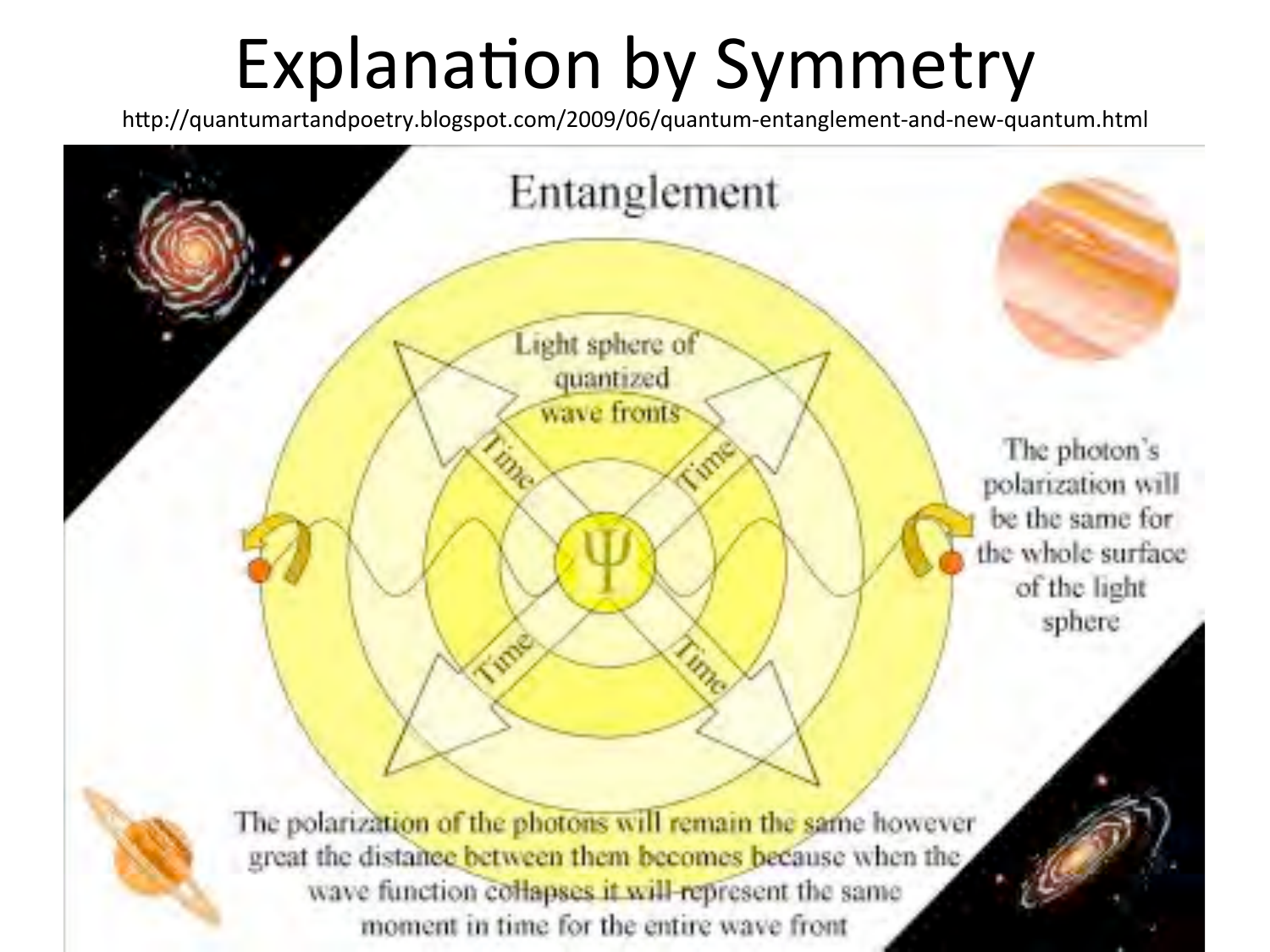### David Bohm

- Bohm, D. (1980). *Wholeness and the Implicate Order. London, Routledge & Kegan Paul.*
- Bohm, D. (1986). The implicate order : a new approach to the nature of reality. In: *Beyond Mechanism: The Universe in Recent Physics and* Catholic Thought. Eds.: D.L. Schindler. Lanham, *University Press of America: 13-37.*
- Bohm, D. & B.J. Hiley (1993). The Undivided Universe: An Ontological Interpretation of *Quantum Theory. London, Routledge.*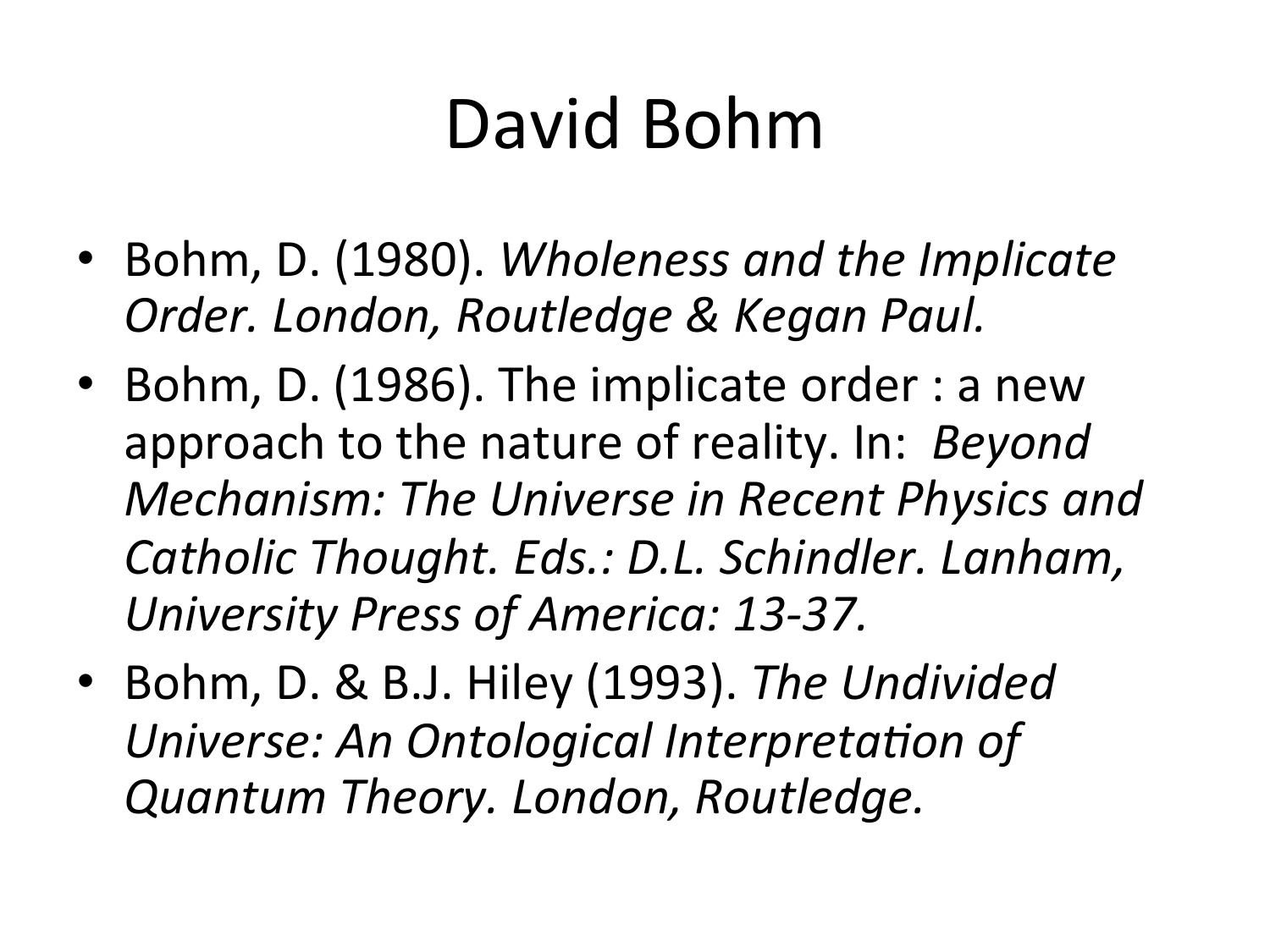## David Joseph Bohm (1917-1992)

• http://en.wikipedia.org/ wiki/David\_Bohm

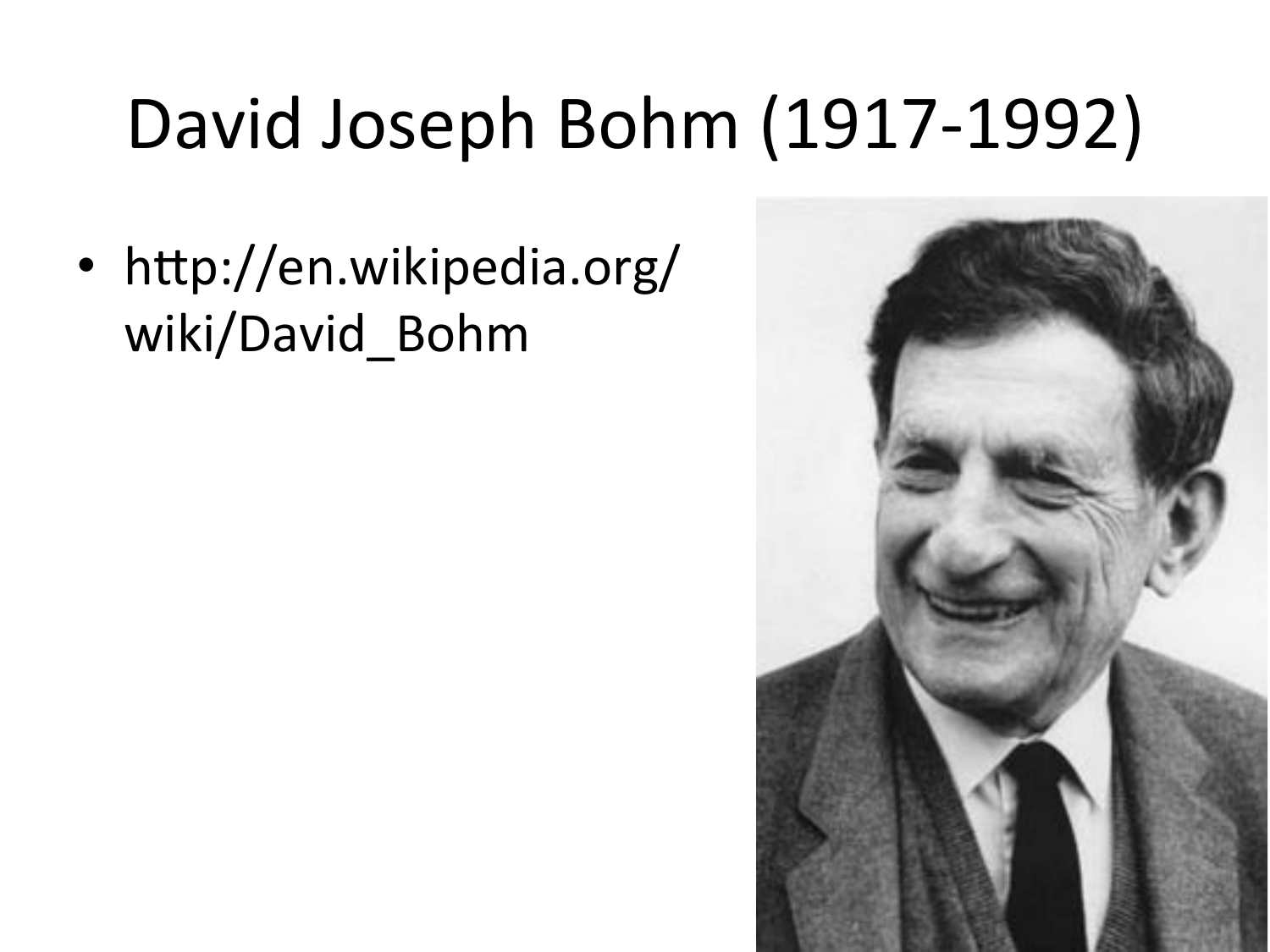### David Bohm's Entourage

- Briggs, J.P. & F.D. Peat (1986). *Looking Glass* Universe: The Emerging Science of Wholeness, Simon & Schuster.
- Peat, F.D. (1987). Synchronicity: The Bridge **Between Matter and Mind. Toronto, Bantam** *Books.*
- Briggs, J.P. & F.D. Peat (1990). Turbulent **Mirror: An Illustrated Guide to Chaos Theory** and the Science of Wholeness, Harper & Row.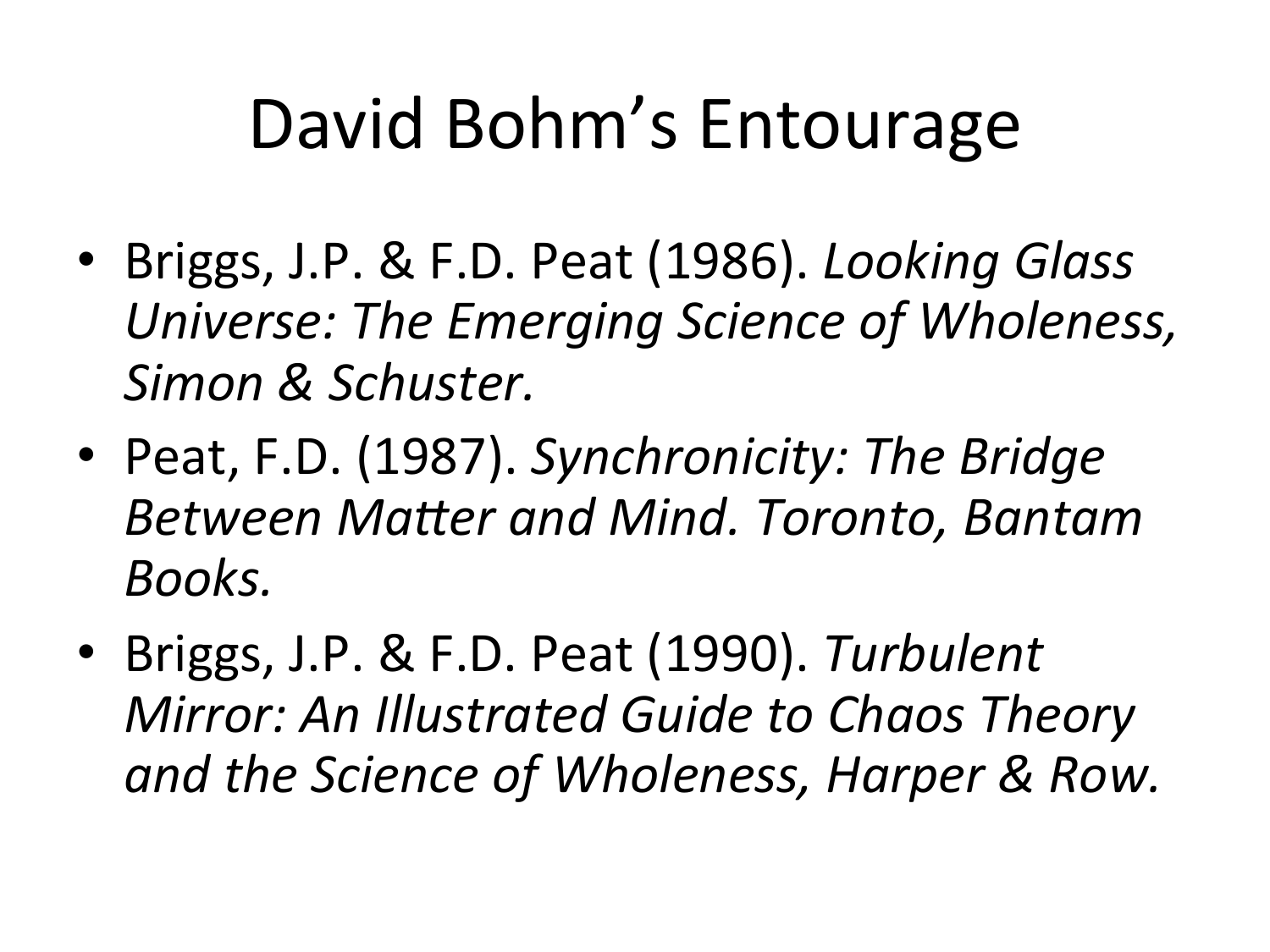### David Bohm Sanctified

- Hiley, B.J. & F.D. Peat, Eds. (1991). *Quantum Implications: Essays in Honour of David Bohm.* London, Routledge.
- Peat, F.D. (2000). The Blackwinged Night: *Creativity in Nature and Mind. Cambridge, Massachusetts, Perseus Publishing.*
- Briggs, J.P. & F.D. Peat (2000). Seven Life Lessons of Chaos: Spiritual Wisdom from the *Science of Change, Harper Perennial.*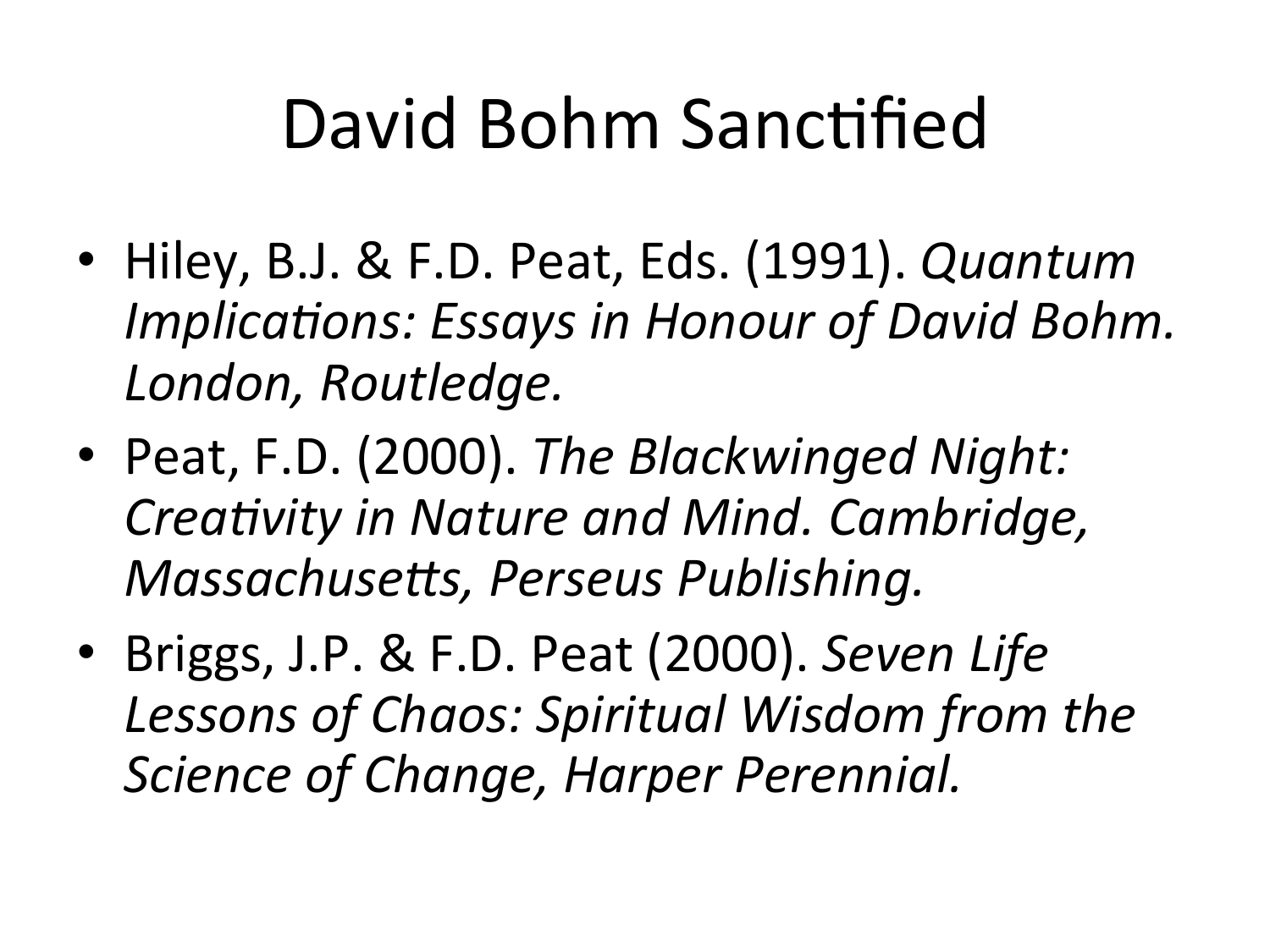### Ties to Karl Pribram

- "In collaboration with Stanford neuroscientist Karl Pribram, Bohm helped establish the foundation for Pribram's theory that the brain operates in a manner similar to a hologram, in accordance with quantum mathematical principles and the characteristics of wave patterns"
- http://en.wikipedia.org/wiki/David Bohm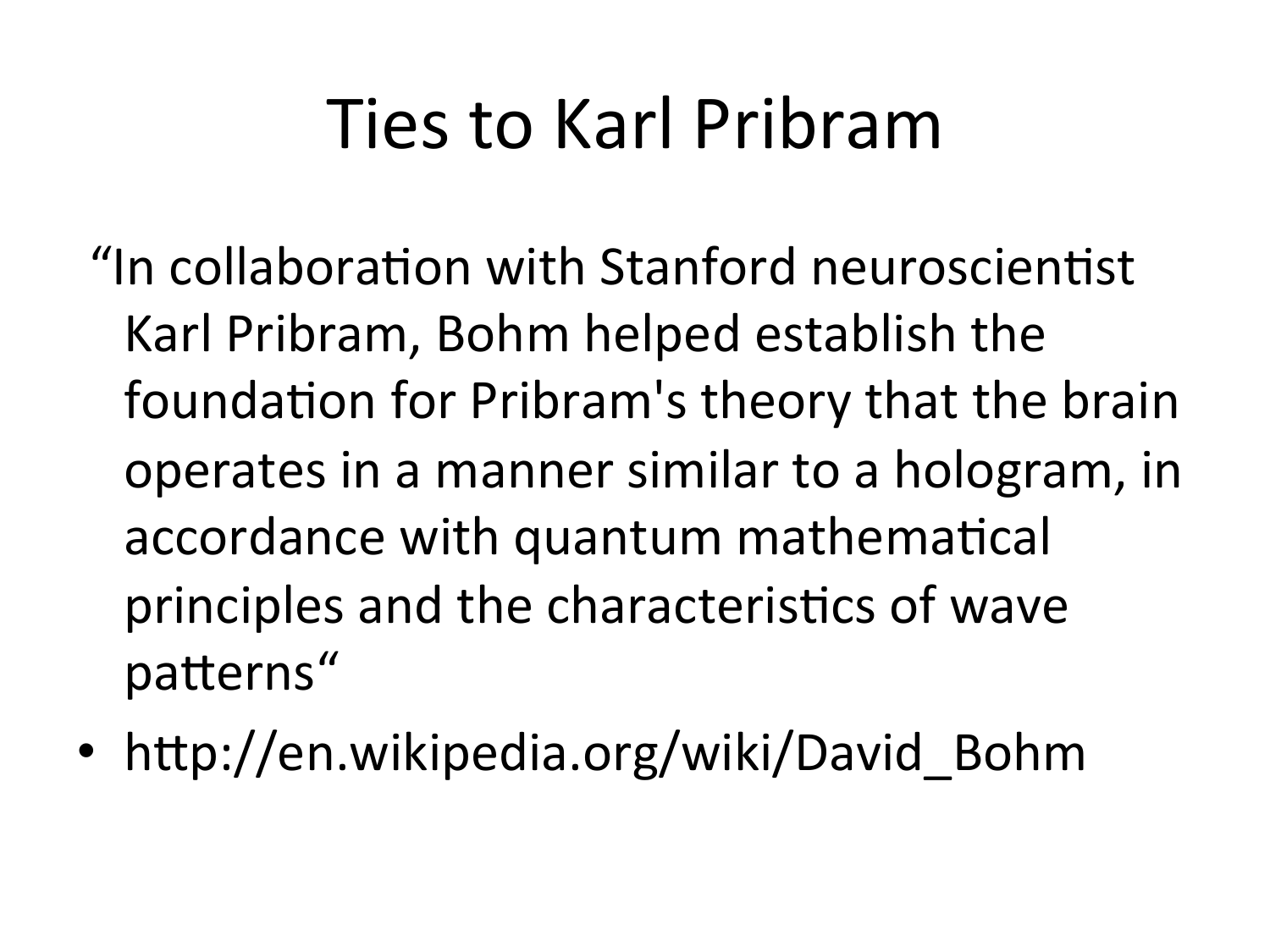### More Wholeness Physics: Robert Laughlin

• Laughlin, R.B. (2005). A Different Universe: *Reinventing Physics from the Bottom Down. New York, Basic Books.*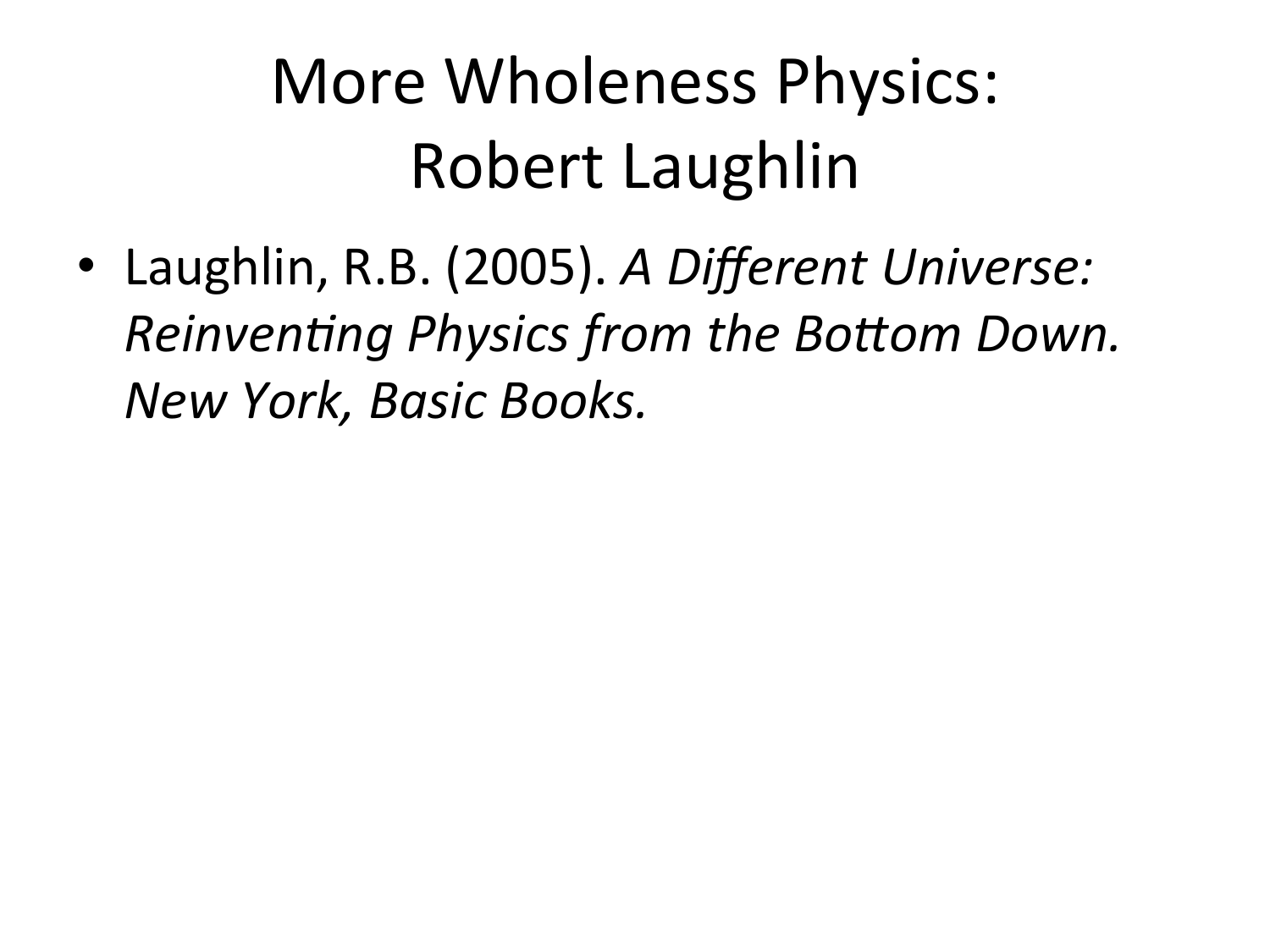### Robert Laughlin, 1998 Nobel Prize for the fractional quantum Hall effect

• "We live... at the end of Reductionism, a time in which the false ideology of human mastery of all things through microscopics is being swept away by events and reason. This is not to say that microscopic law is wrong or has no purpose, but only that it is rendered irrelevant in many circumstances by... the higher organizational laws of the world."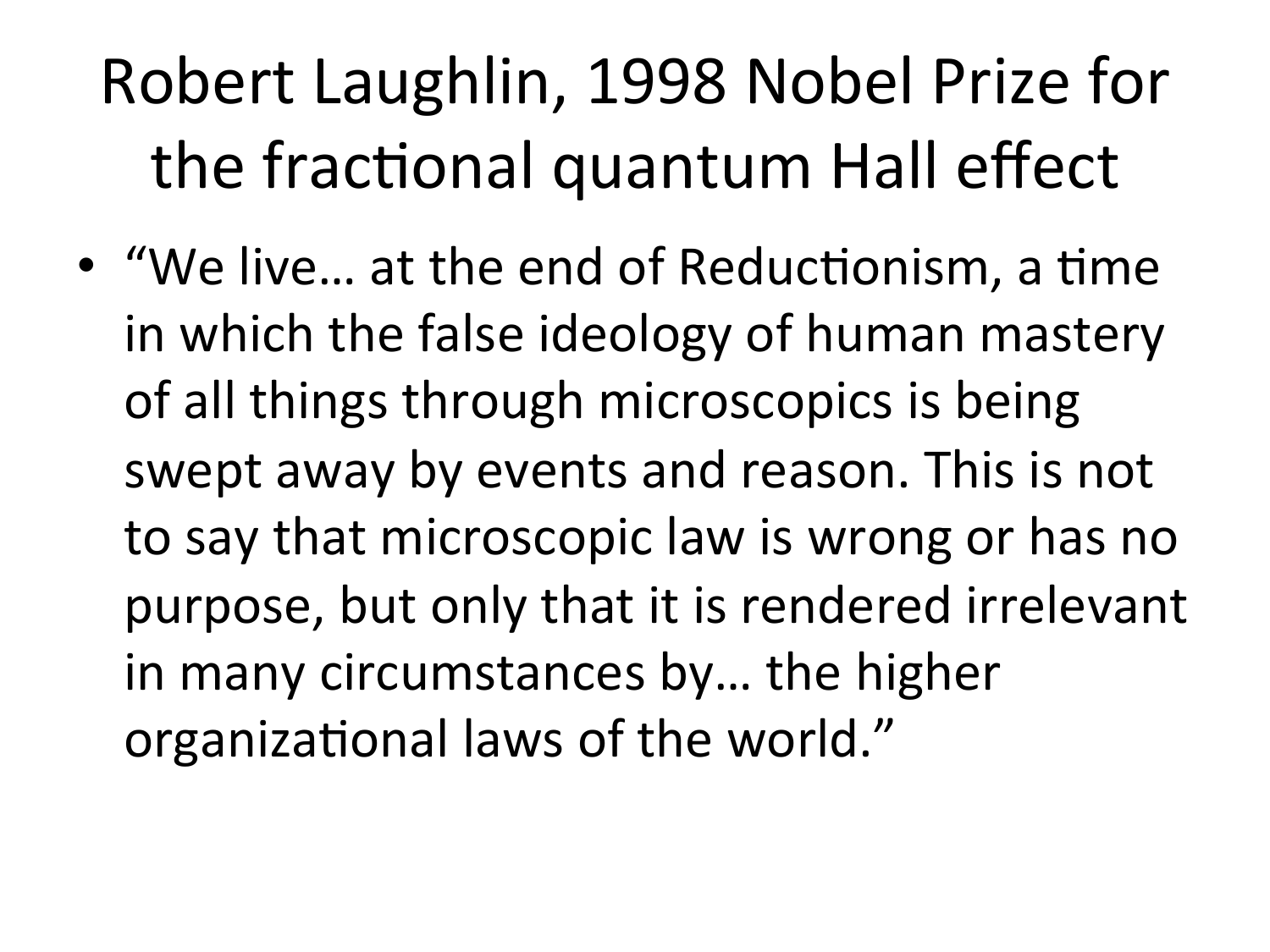## Wholeness in Embryogenesis

• It is with this recent soul searching in physics, not yet resolved, that I want to reconsider the history and present state of embryology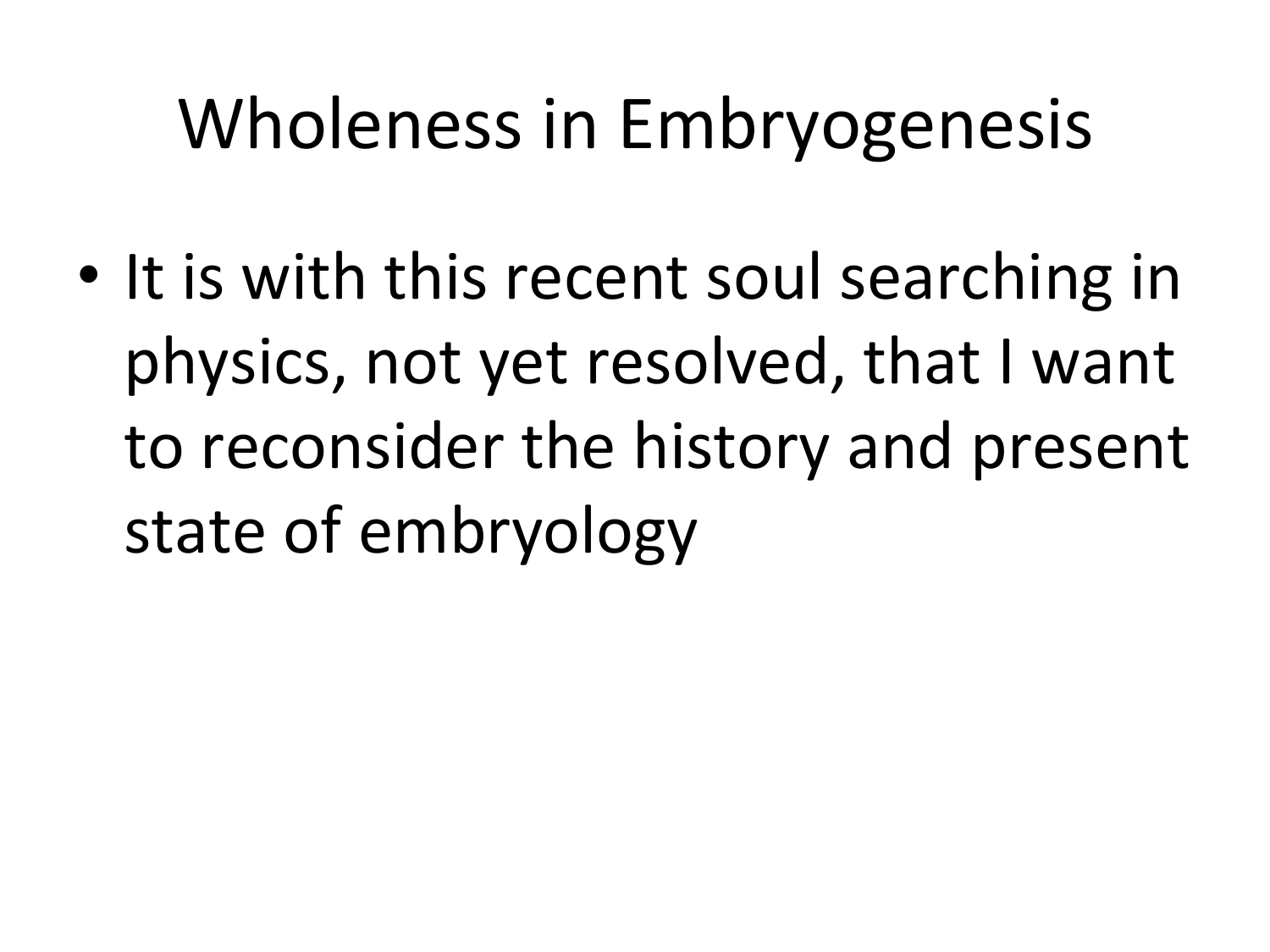

Making Wholeness Palatable 

Boulbitch, A. (2000). Deformation of the envelope of a spherical Gramnegative bacterium during the atomic force measurements. *J. Electron Microscopy* **49**(3), 459-462. 

**Fig. 1** Schematic view of deformation of a spherical bacterial envelope by the AFM cantilever. (a) The cantilever; (b) the bacterial envelope, (c) the substrate. We also show the contact domain (diameter  $2\rho$ ), and the cut-<br>off distance d.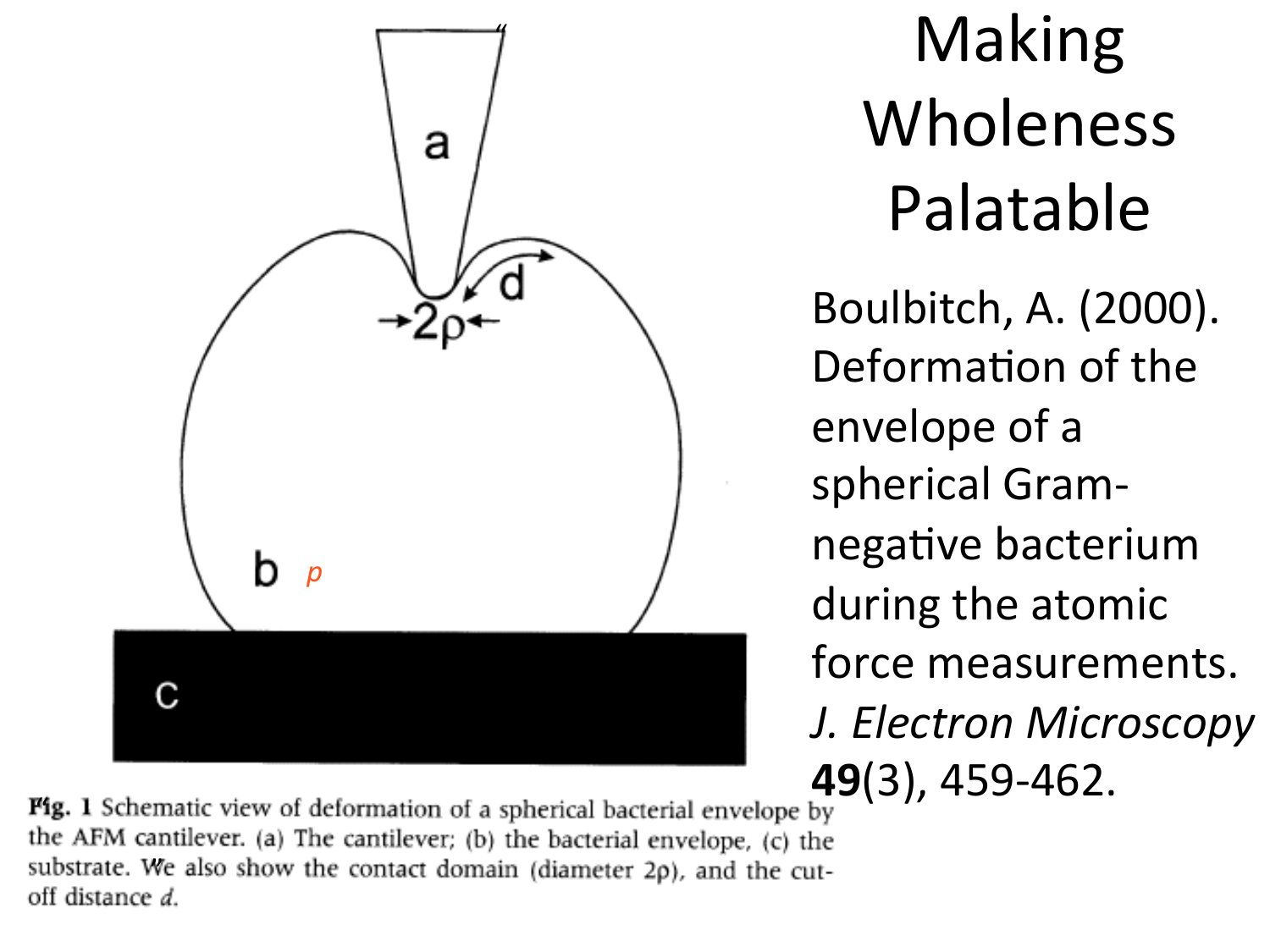### Mathematical Wholeness

 $^{\prime\prime}$ 

The free energy F is an integral over the whole surface of the surface tension  $\sigma$ , stretching in area A, and the applied force **f**, less an integral over the whole volume of the turgor pressure *p*: 

$$
F = \oint\oint \left[ \sigma + \frac{\lambda}{2} \left( \frac{\delta A}{A} \right)^2 - (\mathbf{f} \cdot \mathbf{n}) \psi \right] dA - p \iiint dV.
$$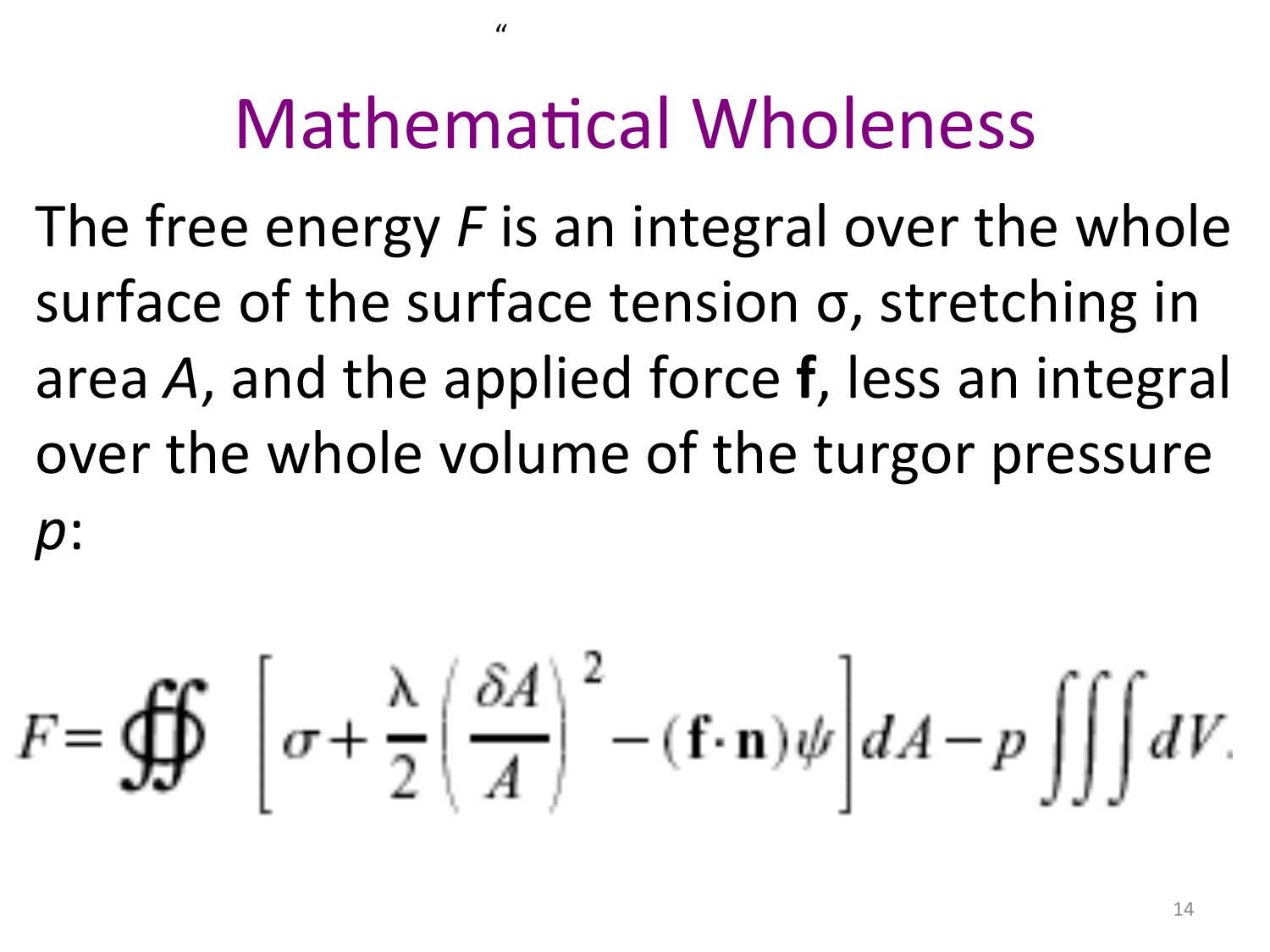### Direct Application to Embryos

- $p = 7$  atm in amphibians
- p. 90 in Beloussov, L.V. (1998). The **Dynamic Architecture of a Developing** *Organism An Interdisciplinary Approach to the Development of Organisms*, Dordrecht Kluwer Academic Publishers.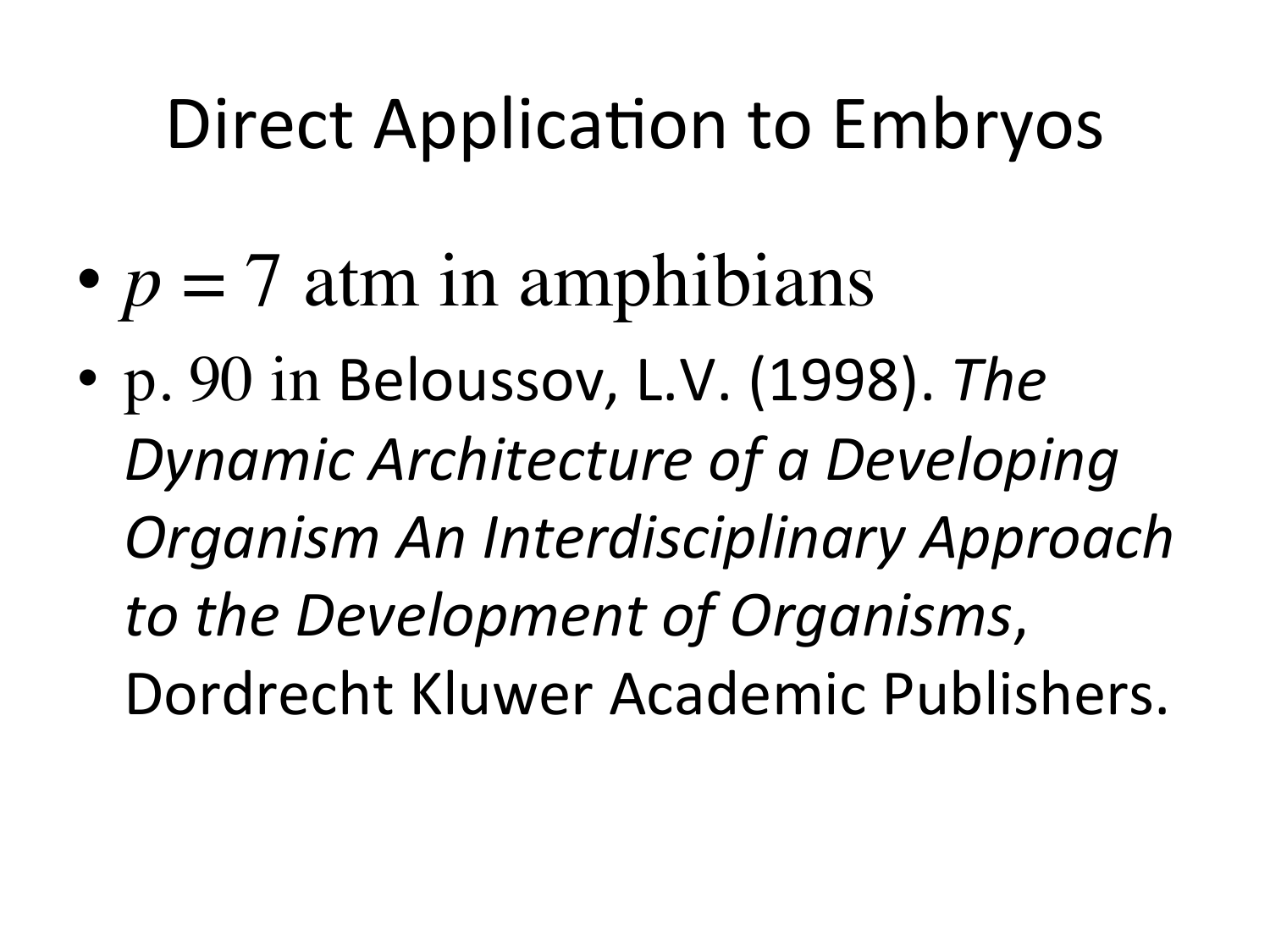### Hans Driesch (1867-1941)

- Driesch was a clear thinker. One of his major contributions was to set our agenda, which is still in place, awaiting completion. How is it that cells in an embryo end up:
- As the *right kinds*
- In the *right place*
- At the *right time*
- To which we now add:
- In the *right numbers*?



http://home.tiscalinet.ch/biografien/biografien/driesch.htm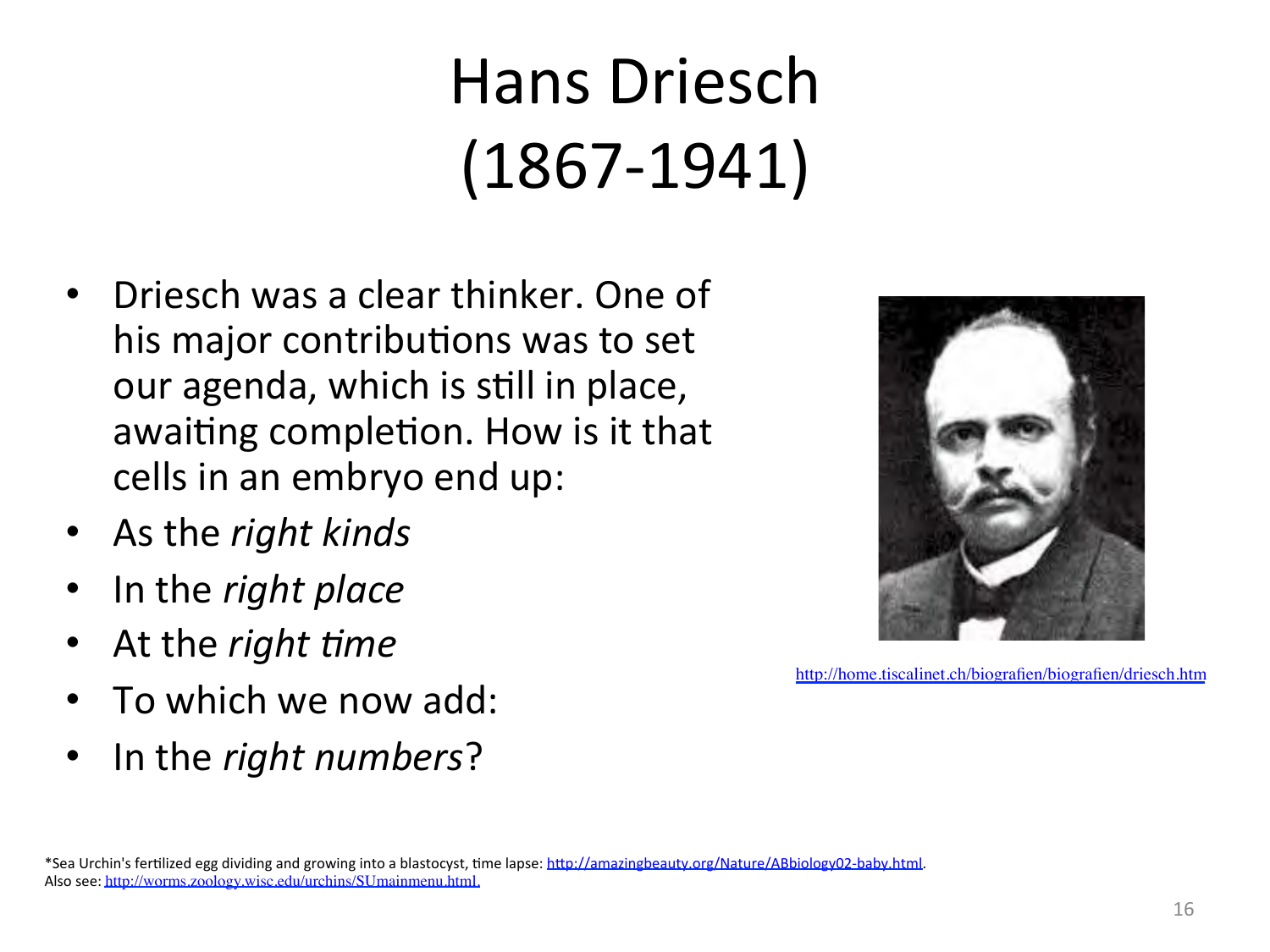### The Right Stuff

V. Bursey won \$1,000,000 (U.S.)<sup>+</sup> by being at the RIGHT PLACE, at the RIGHT RESTAURANT, on the RIGHT DAY, at the RIGHT TIME!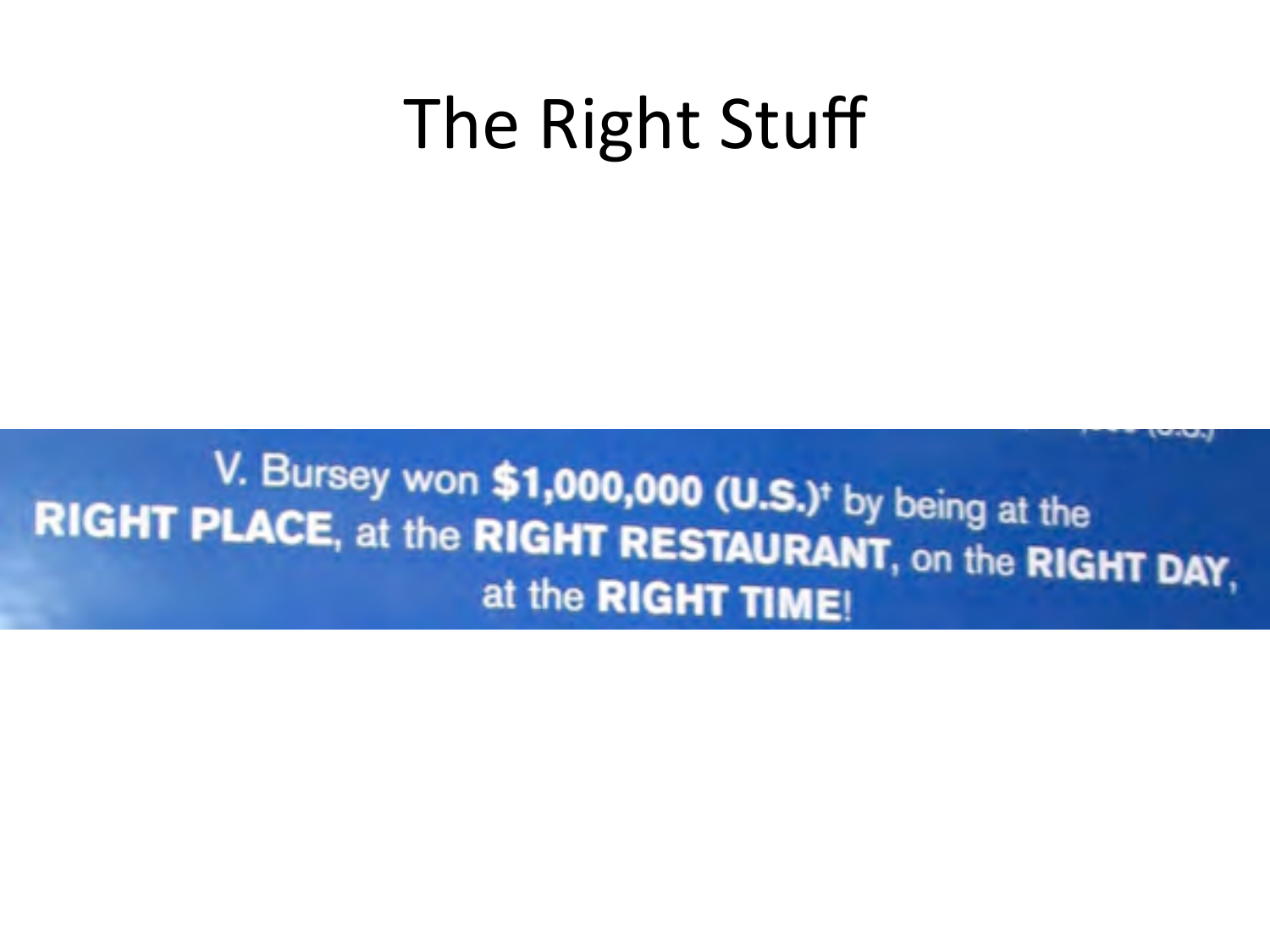# McDonald's' 2004 "Instant" Prize Giveaway

 $\mathsf{M}$ 

### **Canadian Winner**

From March 5-7, 2004, inclusive when customers visited any McDonald's restaurant in the<br>Give away Territory,\* they had a chance to win\*\* one of 15 prizes of \$1,000,000 in the Give away Territory,\* they had a chance to win\*\* one of 15 prizes of \$1,000,000 (U.S.)

V. Bursey won \$1,000,000 (U.S.)<sup>t</sup> by being at the RIGHT PLACE, at the RIGHT RESTAURANT, on the RIGHT DAY, at the RIGHT TIME!



**V. Bursey Victoria Cove Newfoundland**  M

#### Other \$1,000,000 (U.S.)<sup>†</sup> "Instant" Giveaway Winners **South Glastonbury**

| <b>L'ANDROITE</b><br>E. Mendez<br>C. Bell<br>A. Hamuod<br>C. Cameron<br>C. Bailey<br>E. McKenna<br>C. Reisen<br>C. Meneely<br>S. Puckett<br>A. Hurst<br>D. Beemer | Edmond<br>Corinth<br><b>Staten Island</b><br><b>Jennings</b><br><b>Hutchinson</b><br><b>Enosburg Falls</b><br><b>Lone Rock</b><br>Allentown<br><b>Akron</b><br>Madera<br><b>Pittsboro</b><br>Fairhaven | u<br>TX<br><b>NY</b><br><b>MO</b><br>KS<br>VT<br>WI<br>PA<br>OH<br>CA<br>IN<br>MA<br>SC |  |
|-------------------------------------------------------------------------------------------------------------------------------------------------------------------|--------------------------------------------------------------------------------------------------------------------------------------------------------------------------------------------------------|-----------------------------------------------------------------------------------------|--|
| D. Luiz                                                                                                                                                           | <b>Sumpter</b>                                                                                                                                                                                         | The Barrison, Puerto Rico, St. Croix, St. Maarten,                                      |  |
|                                                                                                                                                                   |                                                                                                                                                                                                        |                                                                                         |  |

T. Jones<br>Cheaway executed March 5 – March 7, 2004 at participating McDonald's restaurants in the United States, Canada, Aurba, 1.<br>- Theories, Saloan, Suriname, Trinidad, and the U.S. Virgin Islands. \*Giveaway executed March 5 - March 7, 2004 at particular Islam<br>St. Thomas, Saipan, Suriname, Trinidad, and the U.S. Virgin Islam St. Thomas, Saipan, Suriname, Trinidad, and the City<br>151,000,000 (U.S.) prize paid as \$50,000(U.S.) a year for 20 years nce with Official Rules

The Million \$ Hans Driesch Prize is Awarded by MacDonald's Hamburger Restaurants!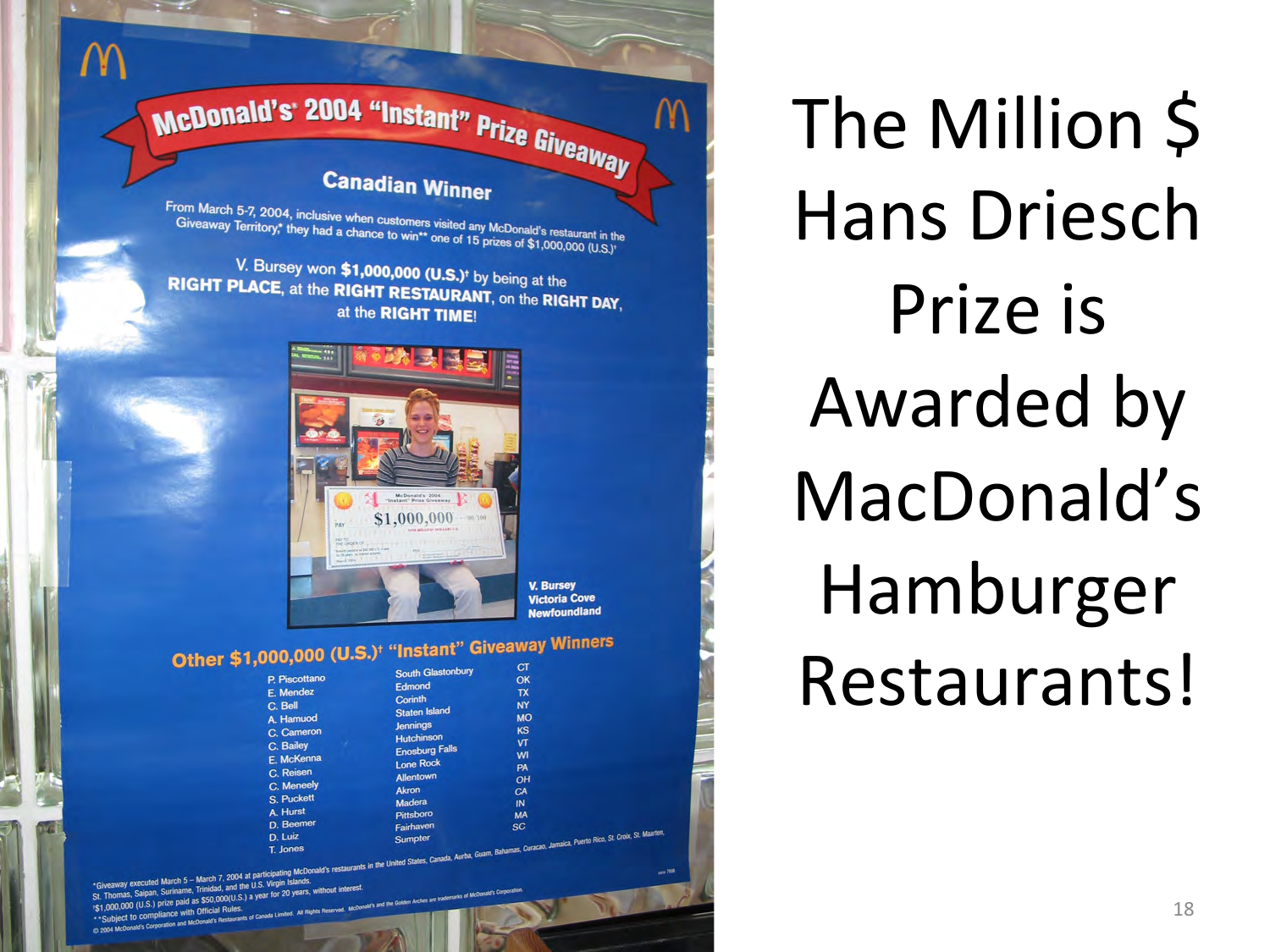### The (Rail)Road to Vitalism

### **Sea Urchin staging series, taking one week**

http://www.swarthmore.edu/NatSci/sgilber1/DB\_lab/Urchin/urchin\_stage.html



### B&O Steam Locomotive

from Sue Breakiron Wert

http://www.fay-west.com/connellsville/historic/picture2/steam\_locomotive.shtml

#### Shake apart ٠



Baby, months later: Adult sea urchin: http://ebiomedia.com/prod/BOechinoderms.html.





http://www.mbayaq.org/efc/living\_species/default.asp?hOri=1&inhab=201

19 

early pluteus

pluteus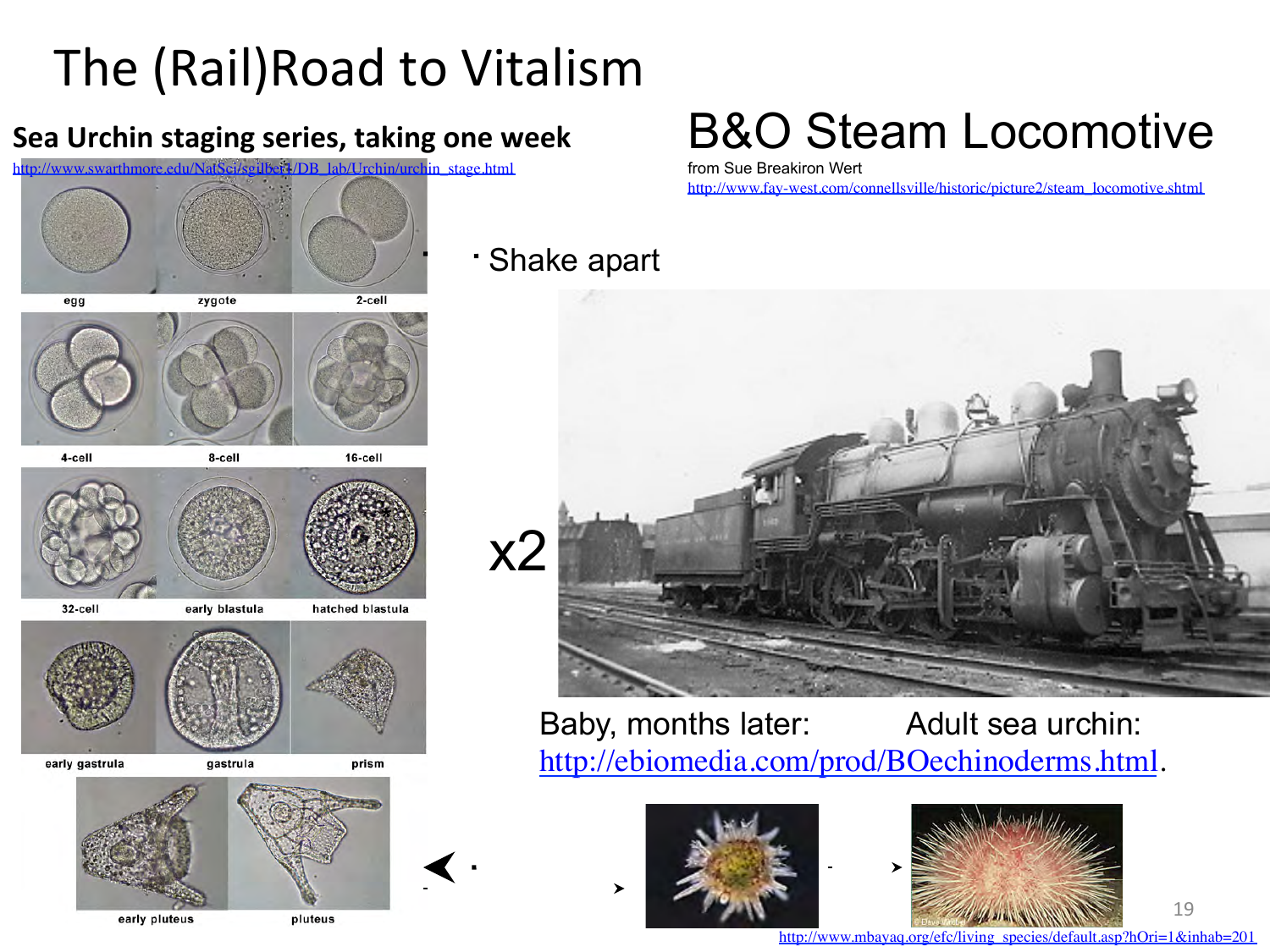### The (Rail)Road to Vitalism

- No machine known to him would function as two identical machines if chopped in half.
- But the two cells turned into two whole pluteus embryos (albeit of half the volume each). Therefore embryos aren't machines.
- Driesch turned to vitalism, the idea that there is something special about life that sets it apart from physics and chemistry, an "entelechy" that operates inside each cell, altering its physics and chemistry.
- He was the last professed vitalist.
- But his observation is still unexplained.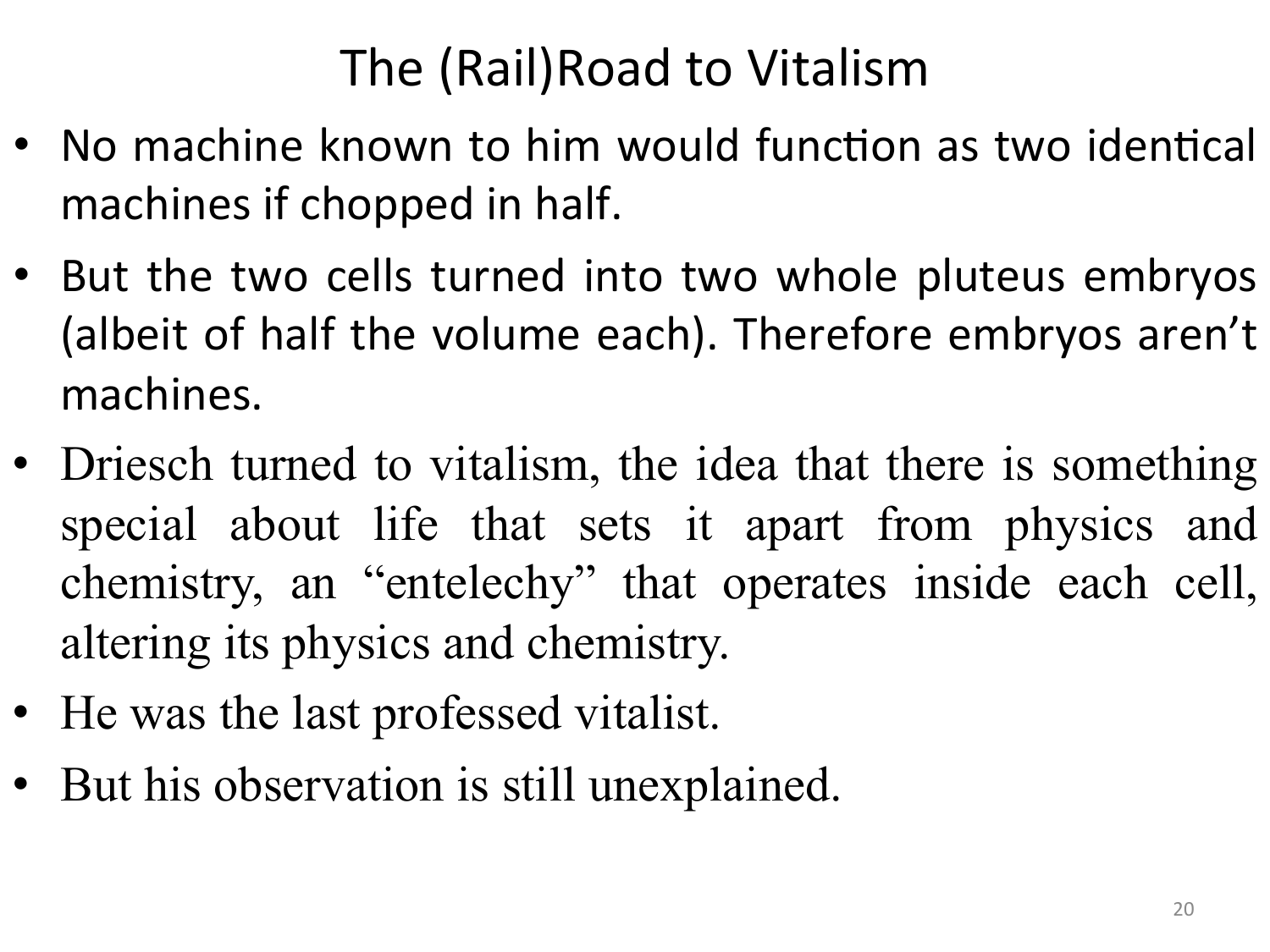### Key Driesch Paper

• Driesch, H.A.E. (1892). The potency of the first two cleavage cells in echinoderm development. Experimental production of partial and double formation. In Willier, B.H. & J.M. Oppenheimer, *Foundations of Experimental Embryology*, New York Hafner, p. 39-50.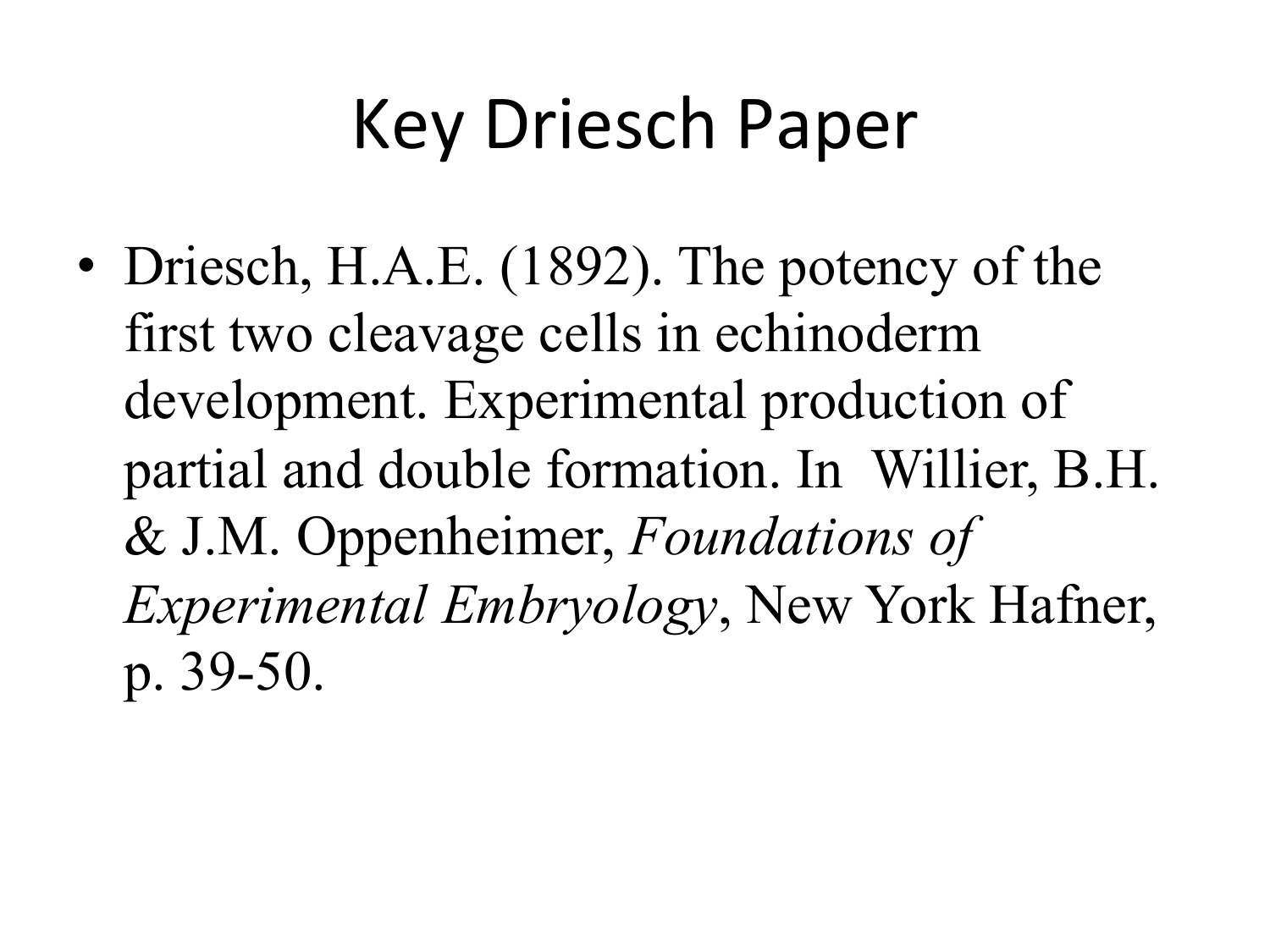### Driesch's Vitalism

- Driesch, H.A.E. (1908, 1929). The Science and Philosophy of the Organism. London, Black.
- Driesch, H.A.E. (1914). The History and Theory of Vitalism. London, Macmillan and Co.
- Driesch, H.A.E. (1933). Psychical Research: The Science of the Super-normal. London, G. Bell & Sons.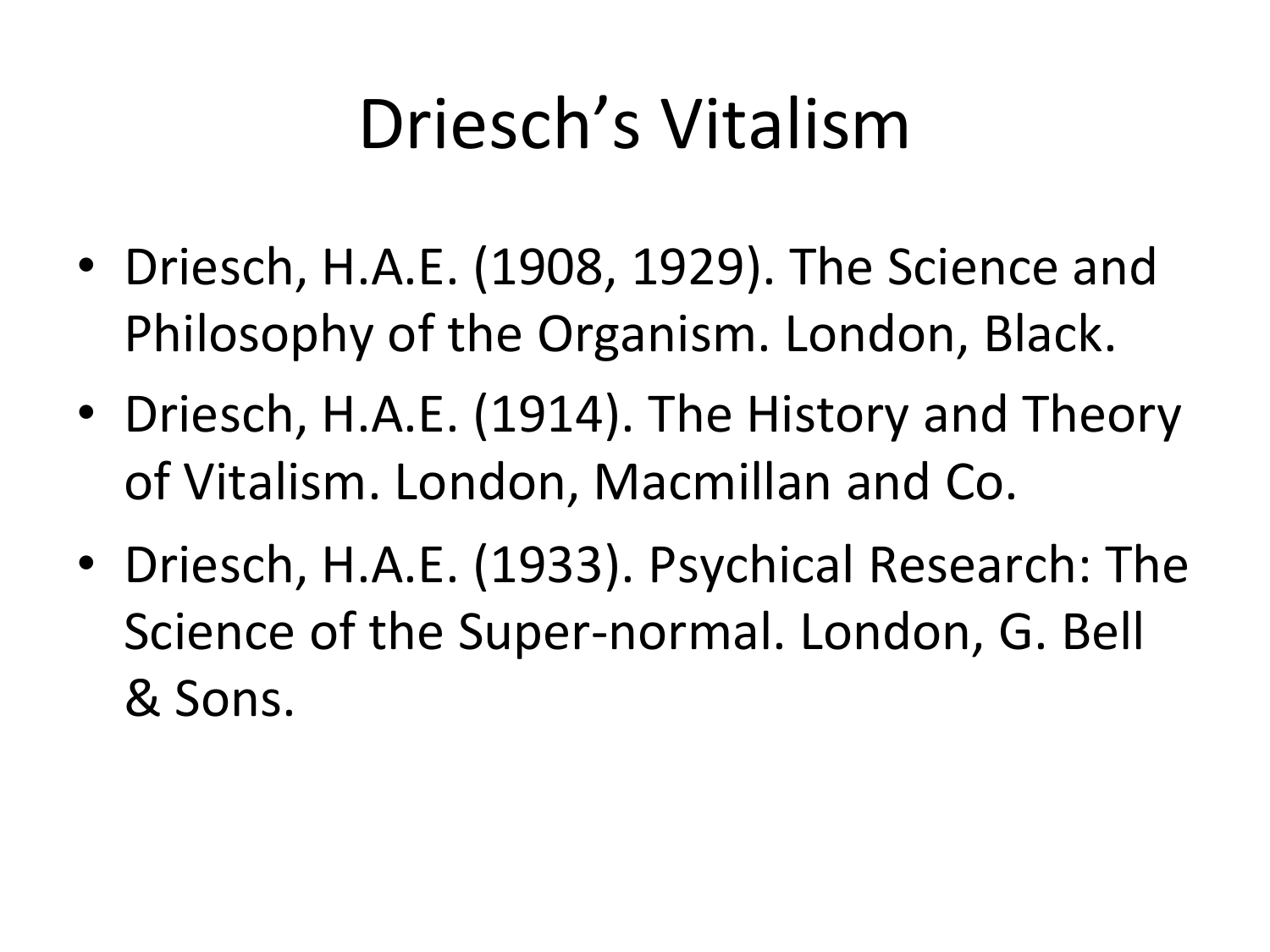### Herbert Spencer Jennings on Vitalism A

- "The doctrine perhaps most commonly signified by vitalism is that there is a deep-lying distinction of some sort between what occurs in the living, and what occurs in the non-living; with a correlative deep-lying distinction between the sciences that deal with the two; so that science must on this account be divided into two kinds, vitalistic and non-vitalistic".
- Jennings, H.S. (1913). Doctrines held as vitalism. *American* Naturalist **47**(559), 385-417.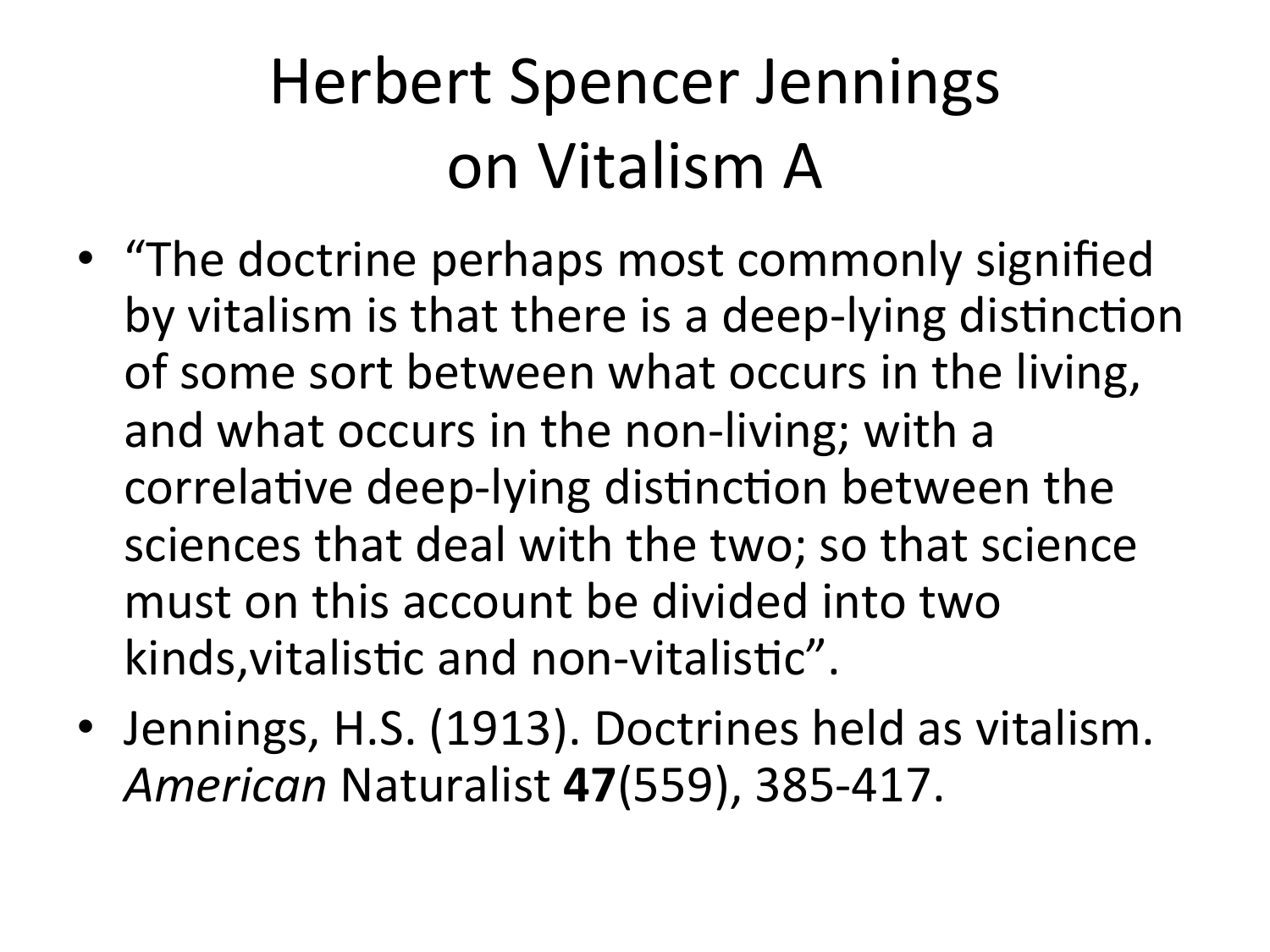### Herbert Spencer Jennings on Vitalism B

- "Vitalism is sometimes used to signify merely the doctrine that mechanistic formulation is not adequate for giving an account of nature. In place of it there must then be put some other formulation, and this is at times called vitalistic.... it merely holds that science is necessarily nonmechanistic. It would be equally valid if there were no living things as objects of study."
- Jennings, H.S. (1913). Doctrines held as vitalism. *American* Naturalist **47**(559), 385-417.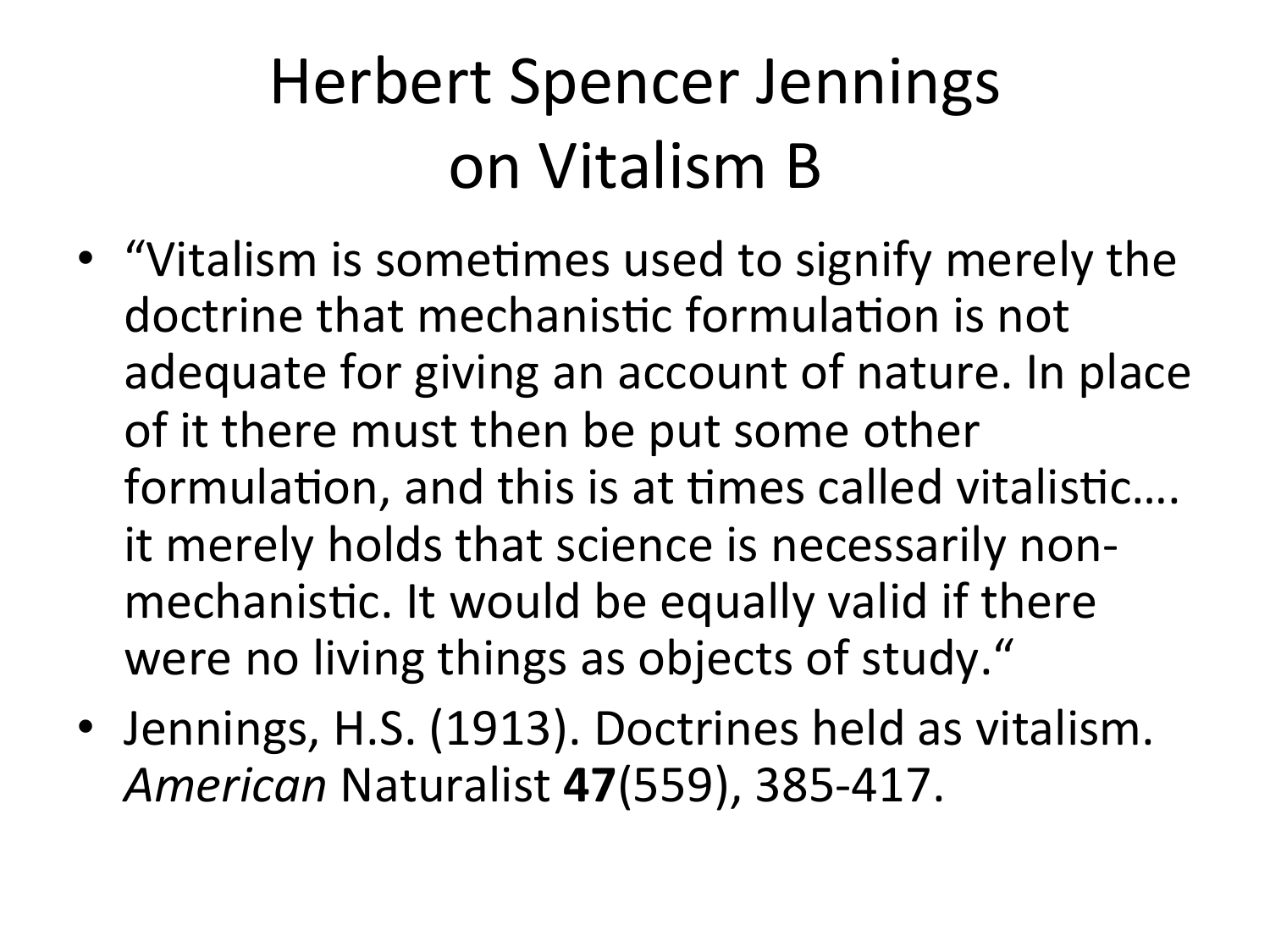- "The doctrine that a non-perceptual vital agent (as consciousness, purpose, entelechy) actively intervenes in the processes of organisms is at once the archetype and culmination of vitalistic doctrine; the one fully worked out exemplar of this type is the system of Driesch.... an active or dynamic vitalism, in which the vitalistic agent alters the physical processes occurring."
- Jennings, H.S. (1913). Doctrines held as vitalism. *American* Naturalist **47**(559), 385-417.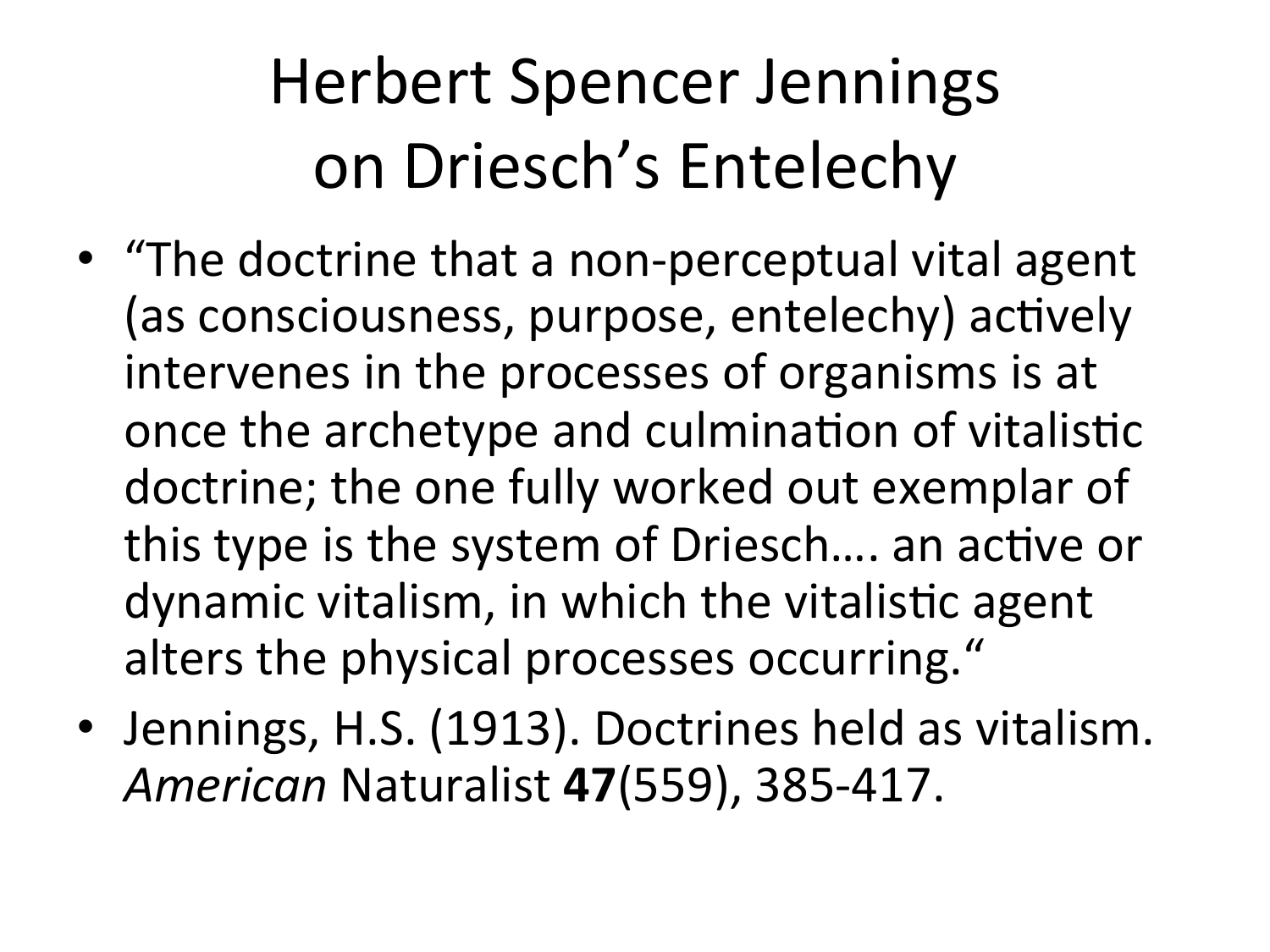- "what entelechy does, according to Driesch, is... holding back the action that would occur and later to release that which was held back... This is the *only* thing that entelechy can do."
- Jennings, H.S. (1913). Doctrines held as vitalism. *American* Naturalist **47**(559), 385-417.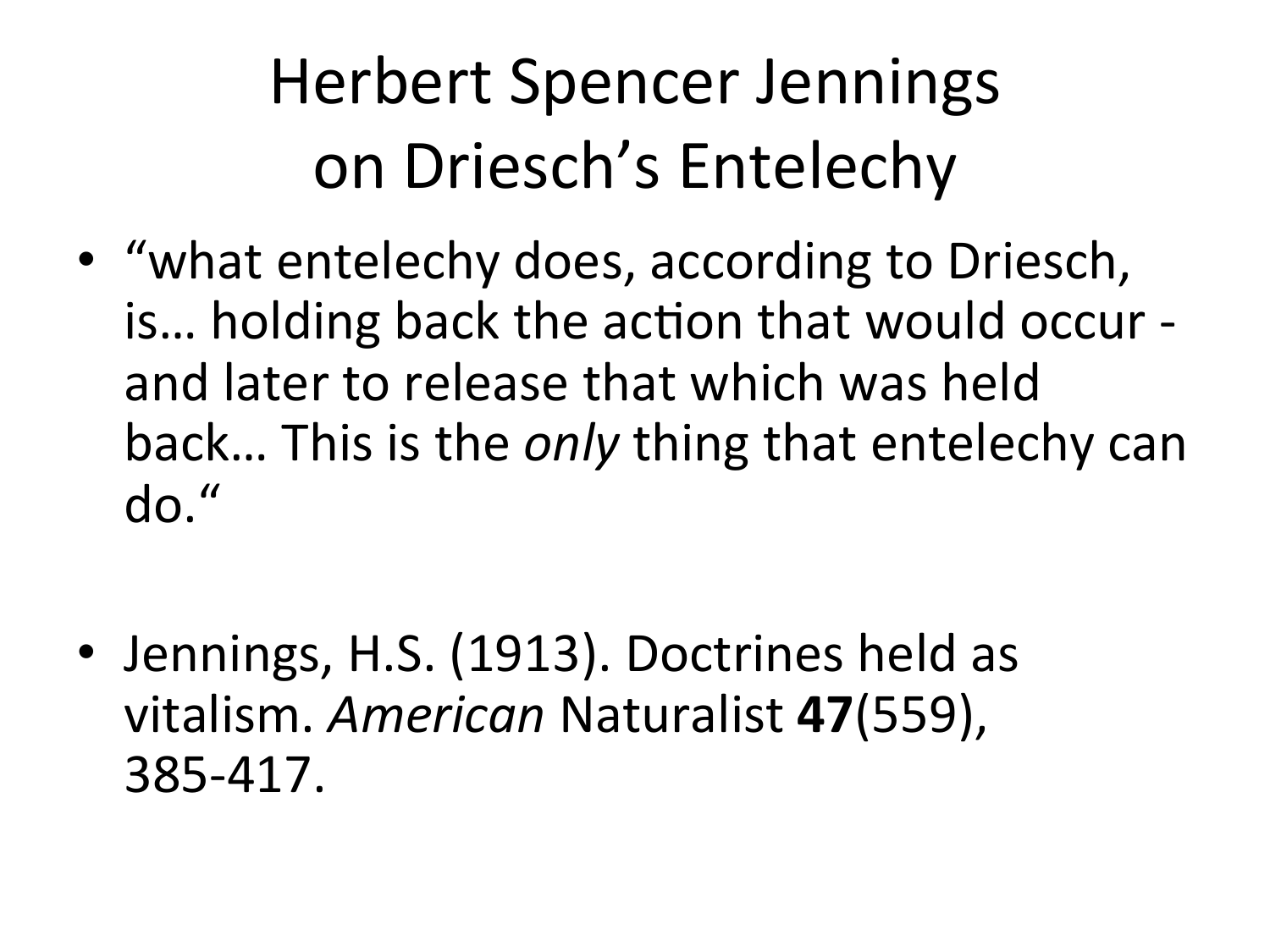- "If one of the two cells of an egg contained all the conditions required for producing both the anterior and the posterior part of the body, such an agent could hold back one set of processes and permit the other, thus deciding which part of the body should be produced. Or if the egg contained all conditions necessary for producing both a starfish and a sea urchin, such an agent could in this way decide which animal should be produced."
- Jennings, H.S. (1913). Doctrines held as vitalism.<br>American Naturalist 47(559), 385-417.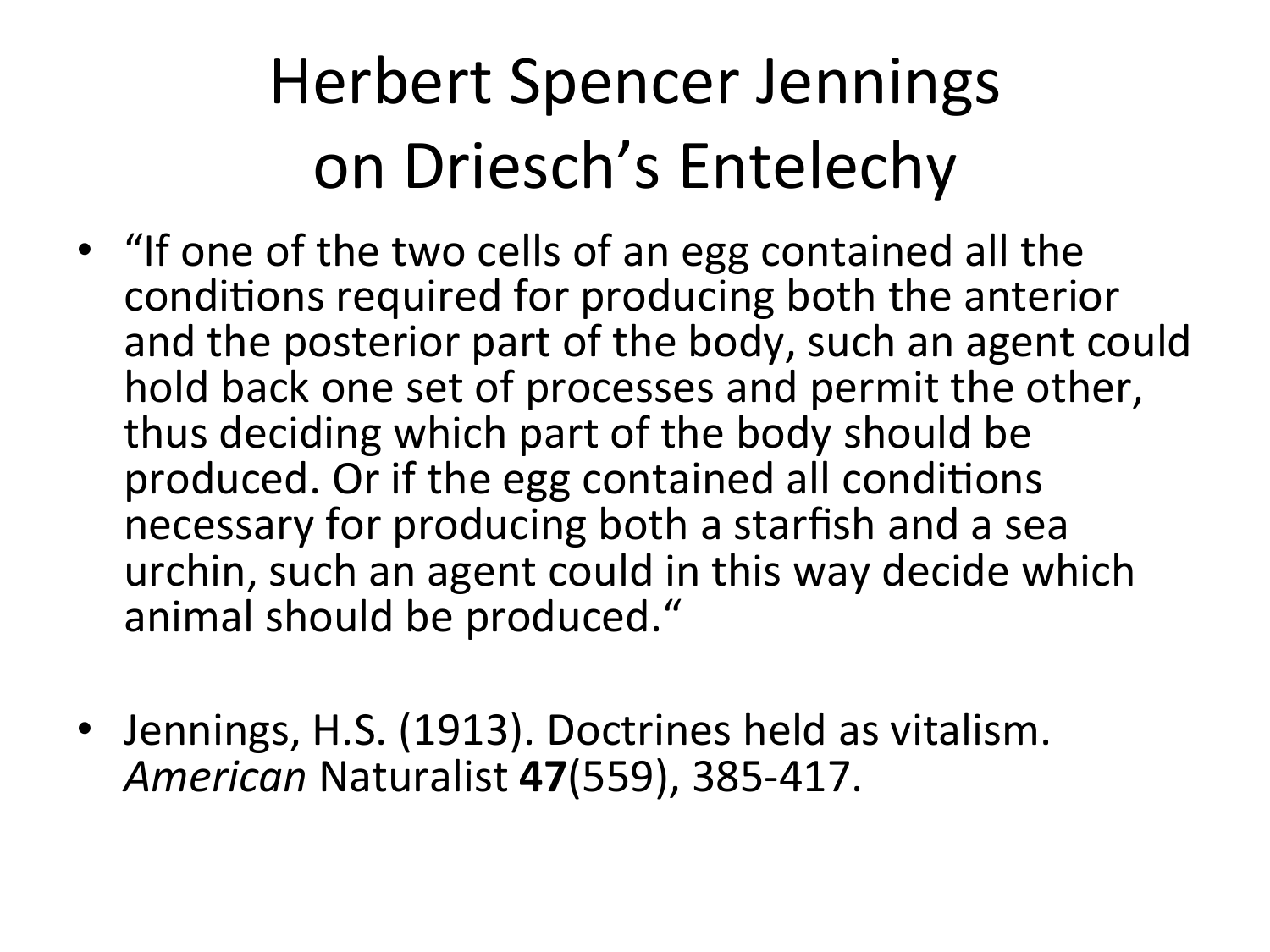- "Thus there is no offense to the principle of the conservation of energy; this is the reason why the action of entelechy is to be conceived in this precise way. Driesch takes up the case of a moving element having a mass m, and shows just how the process would work; the kinetic energy "is transformed into an equivalent amount of 'potential' energy located at the place of *m* and kept there till it is set free, that is, transformed into kinetic energy" again."
- Jennings, H.S. (1913). Doctrines held as vitalism. *American* Naturalist **47**(559), 385-417.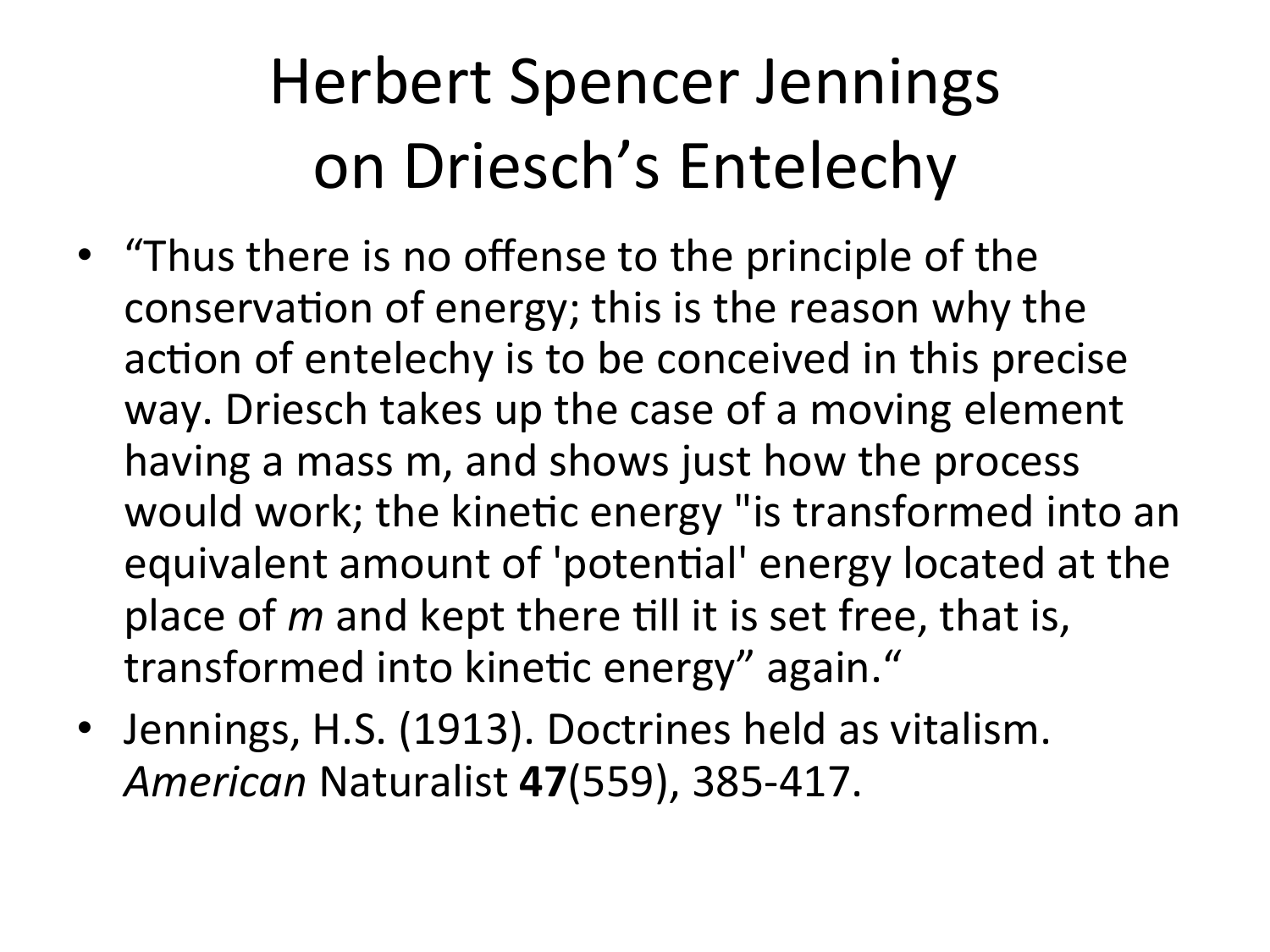### Herbert Spencer Jennings quoting a letter from Driesch

- "It *may* be that the eggs of fishes, echinoids and birds are the same in all *essentigls* of the physico-chemical constitution. There happens something very different in the different cases on account of the different 'entelechies.'"
- Jennings, H.S. (1913). Doctrines held as vitalism. *American* Naturalist **47**(559), 385-417.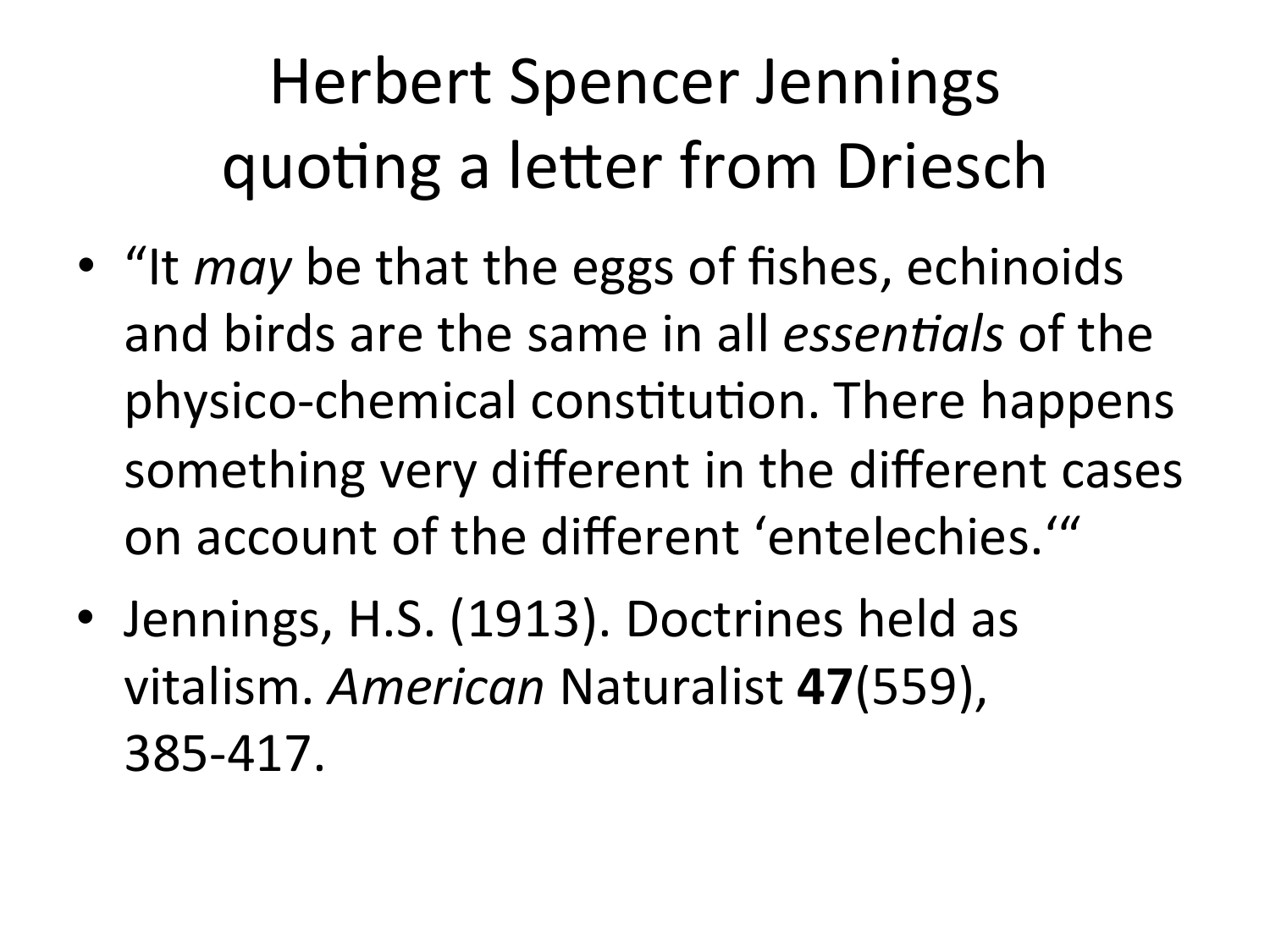### Modern Perspective

- Entelechy = Maxwell's Demon, and Driesch did not take into account the Second Law of Thermodynamics
- Entelechy = DNA, and Driesch perhaps wasn't up on Mendelian genetics
- Entelechy = Intelligent Design, in the sense of Michael Behe, with specific chemical interventions occurring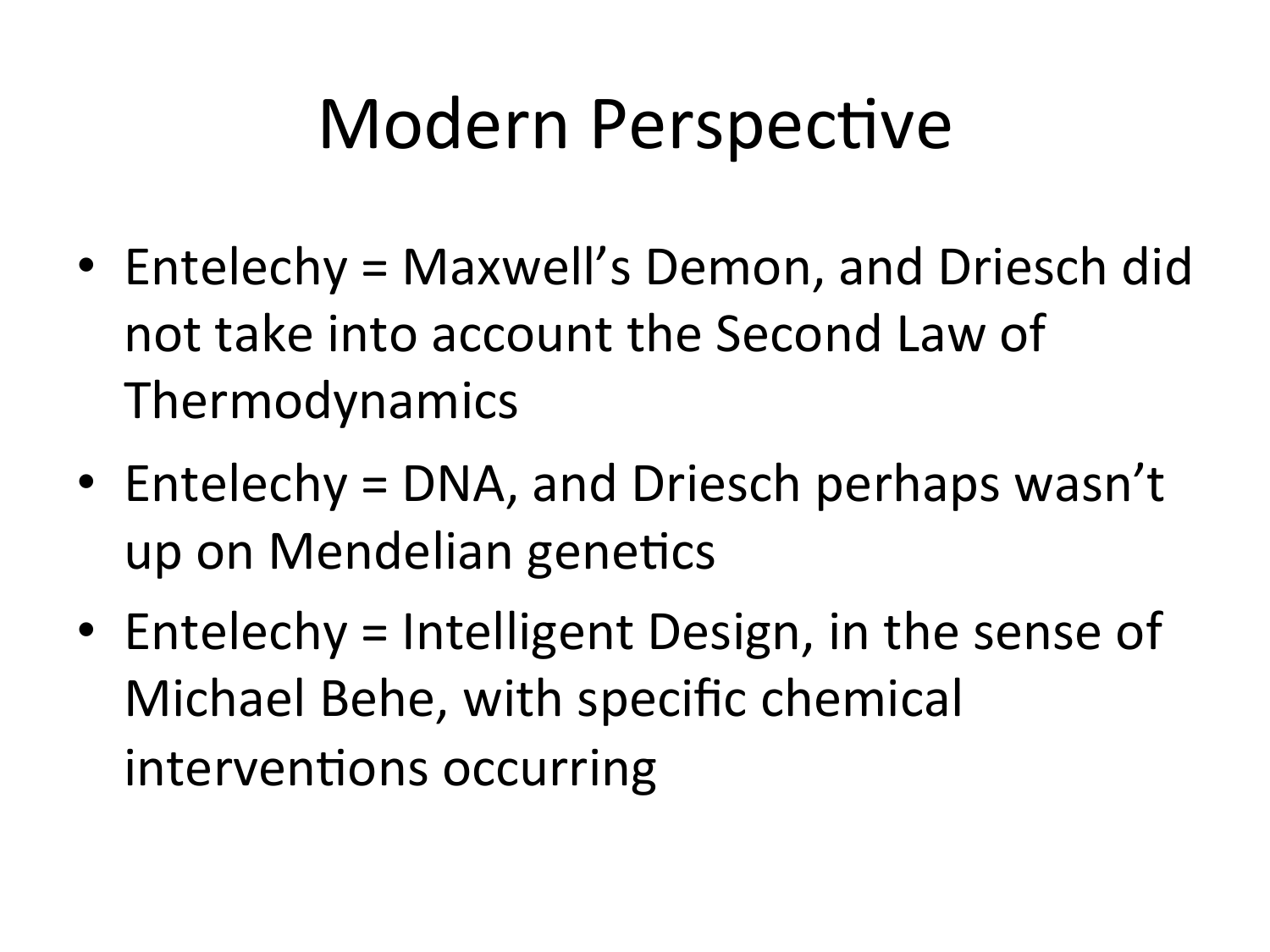### **My Perspective**

- There is no reason to assume that the entelechy is not a physical entity
- In an abstract sense it could be equated with the quest of modern biosemiotics for how to think about information and meaning in terms of codons and other "symbolic" molecules and higher level codes
- This involves understanding the whole/part interaction during embryogenesis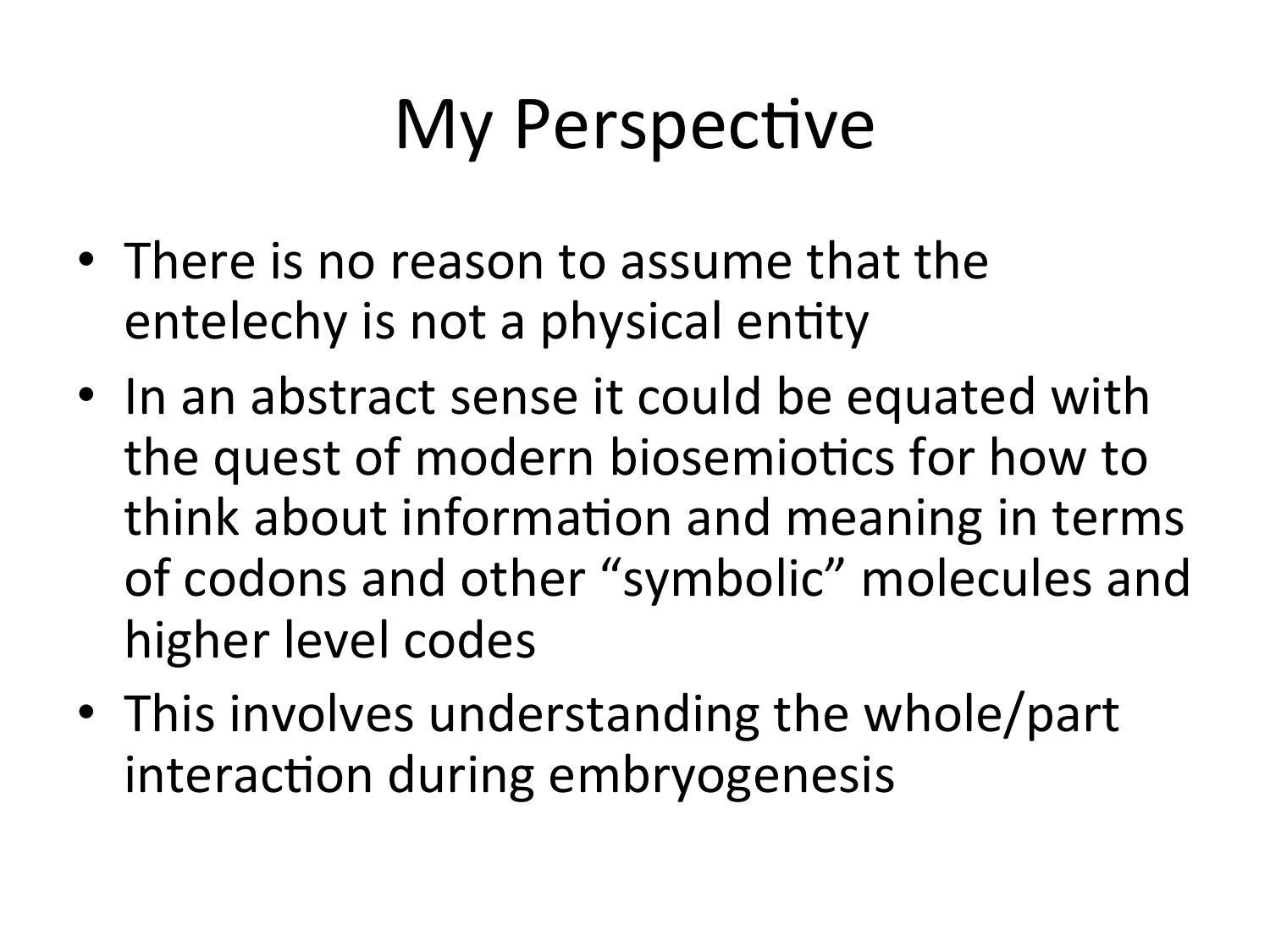### My Perspective

- However, the language of Driesch includes the notion that the entelechy "wants" to do things.
- This smacks of conscious intervention.
- The evasiveness in saying by whom or what is also characteristic of modern Intelligent Design advocates.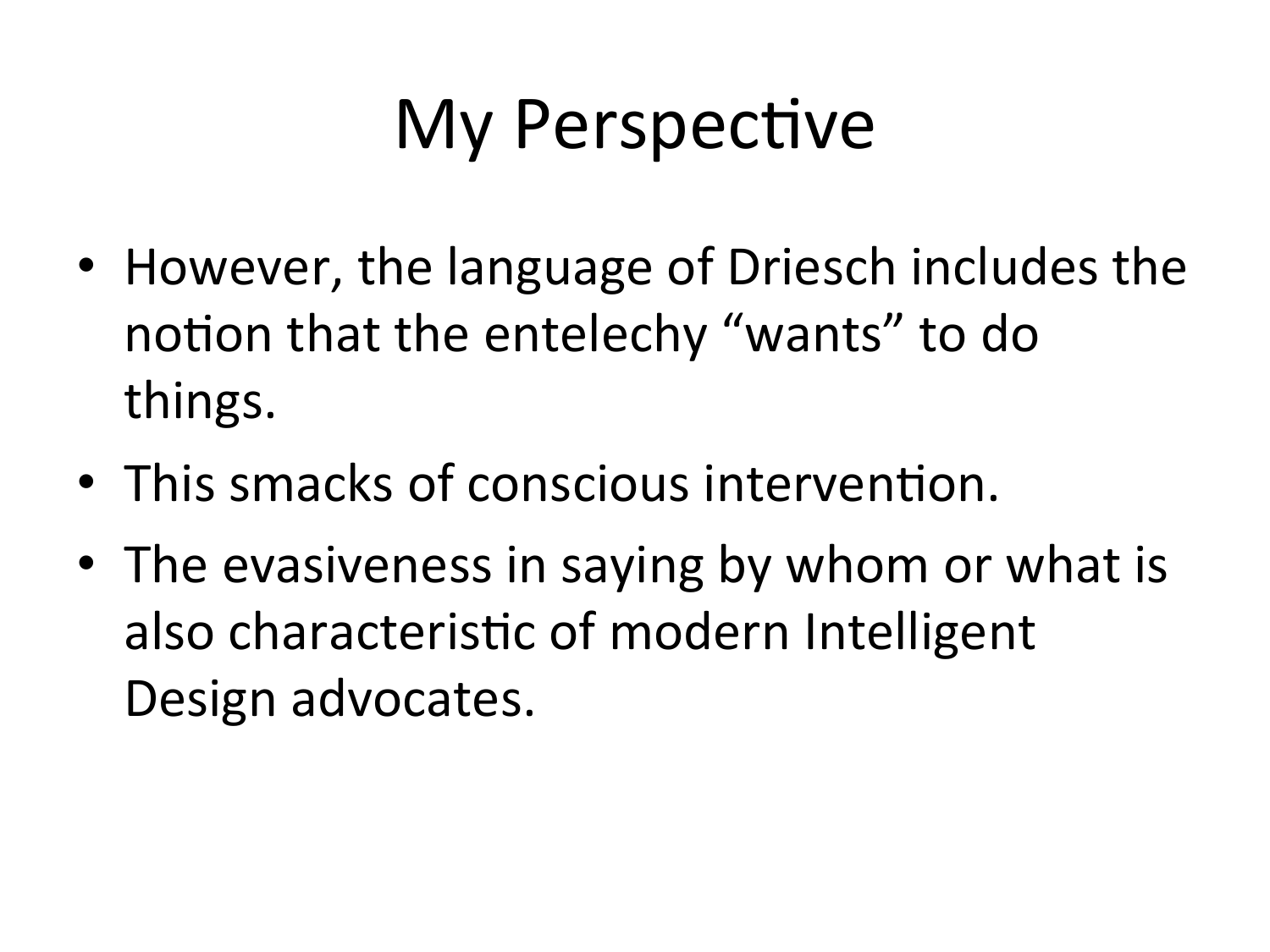### But Driesch sounds very modern

• "But entelechy *is* able, so far as we know from the facts concerned in restitution and adaptation, to *suspend* for as long a period as it wants any one of all the reactions which are possible with such compounds as are present, and which would happen without entelechy. And entelechy may *regulate* this suspending of reactions now in one direction and now in another, suspending and permitting possible becoming whenever required for its purposes" (Driesch, 1908).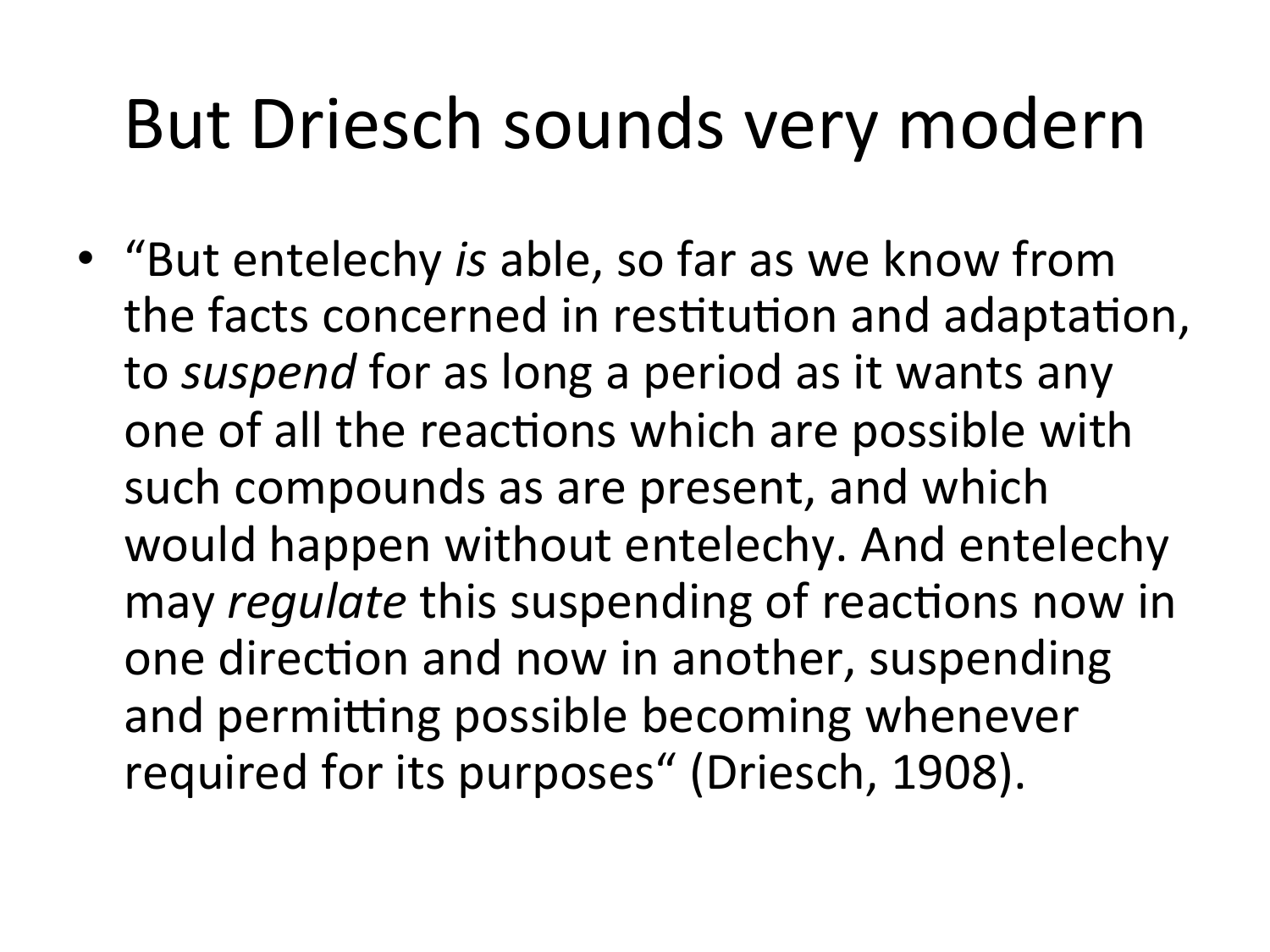## Today's Biologists as Vitalists

- Common phrase is lecturing: Molecule A "wants" to do...
- We have not solved how cells become different from one another, the "regulation" referred to by Driesch, or how the "machine" of life works
- Minimal education of biologists in physics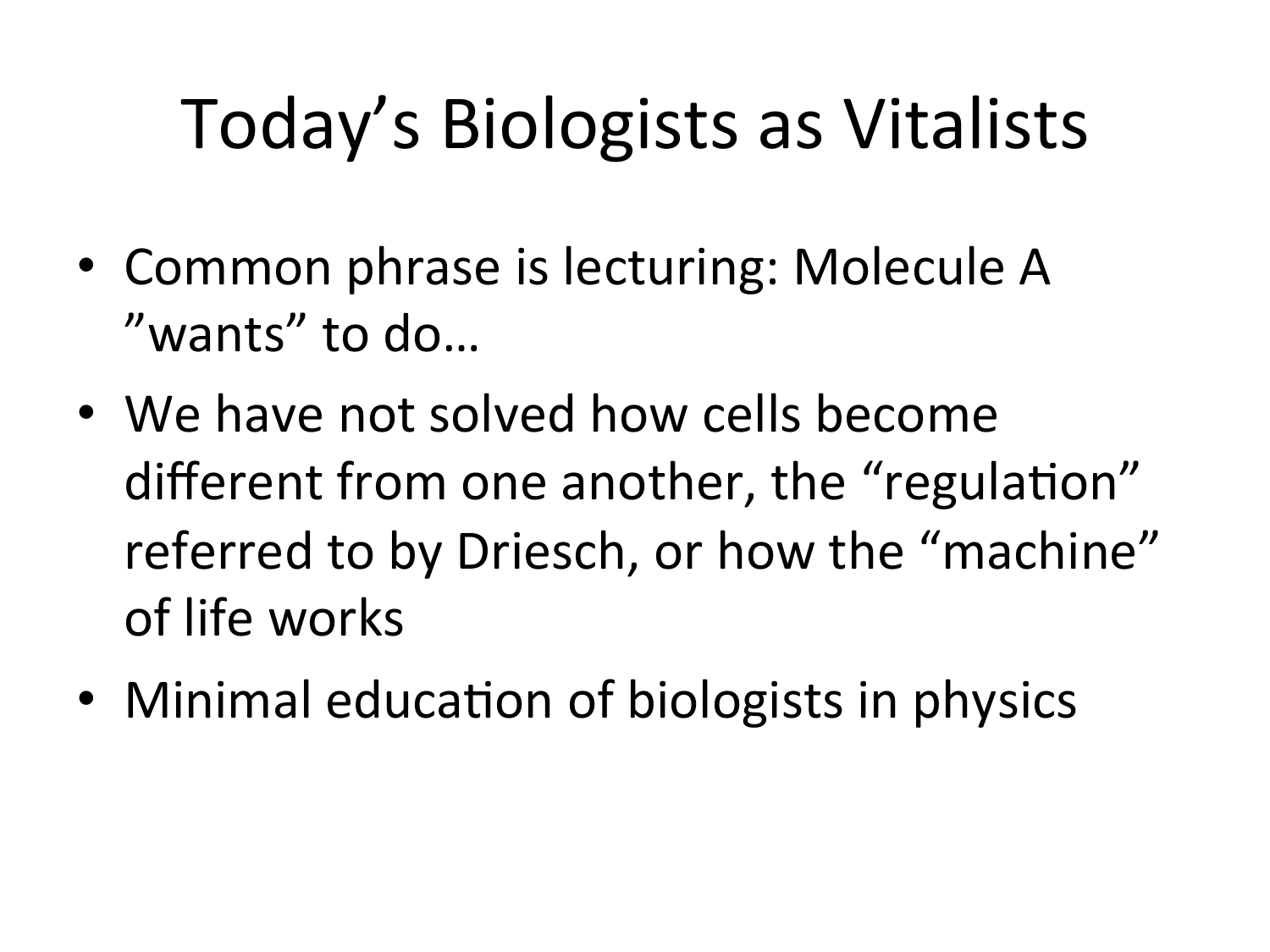## Confession of Albert Szent-Györgyi

• "Every biologist has at some time asked 'What is life?' and none has ever given a satisfactory answer.... Though I do not know what life is, I have no doubt as to whether my dog is alive or dead.... Life appears to be a revolt against the rules of Nature.... Life is a paradox. It is easy to understand why man has always divided his world into 'animate' and 'inanimate,' *anima* meaning a soul.... When we have broken down living systems to molecules and analyzed their behavior we may kid ourselves into believing that we know what life is, forgetting that molecules have no life at all."